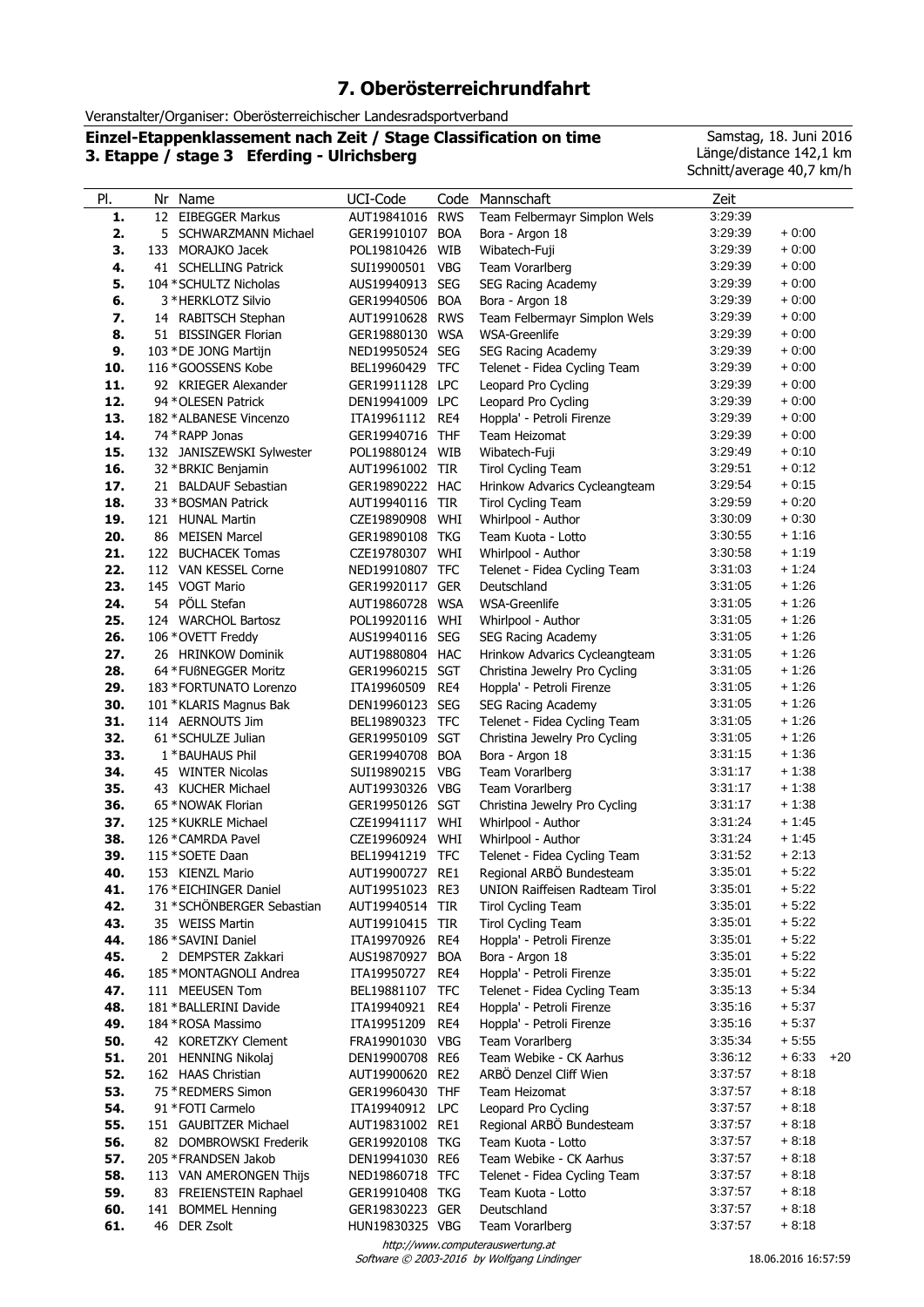|            | 7. Oberösterreichrundfahrt              |                            |                          |                                                          |                    |                      | Seite 2 |
|------------|-----------------------------------------|----------------------------|--------------------------|----------------------------------------------------------|--------------------|----------------------|---------|
| 62.        | 6 PÖSTLBERGER Lukas                     | AUT19920110                | <b>BOA</b>               | Bora - Argon 18                                          | 3:37:57            | $+8:18$              |         |
| 63.        | 63 * STRITZINGER Joshua                 | GER19951206 SGT            |                          | Christina Jewelry Pro Cycling                            | 3:37:57            | $+8:18$              |         |
| 64.        | 44 * LEHNER Daniel                      | AUT19940414 VBG            |                          | Team Vorarlberg                                          | 3:37:57            | $+8:18$              |         |
| 65.        | 142 REINHARDT Theo                      | GER19900917                | <b>GER</b>               | Deutschland                                              | 3:37:57            | $+8:18$              |         |
| 66.        | 144 THIELE Kersten                      | GER19920929                | <b>GER</b>               | Deutschland                                              | 3:37:57            | $+8:18$              |         |
| 67.        | 36 * KATZMAYER Daniel                   | AUT19970211 TIR            |                          | <b>Tirol Cycling Team</b>                                | 3:39:57            | $+10:18$             |         |
| 68.        | 175 * REDTENBACHER Paul                 | AUT19950615 RE3            |                          | <b>UNION Raiffeisen Radteam Tirol</b>                    | 3:41:25            | $+11:46$             |         |
| 69.        | 165 REITER Daniel                       | AUT19910713                | RE <sub>2</sub>          | ARBÖ Denzel Cliff Wien                                   | 3:41:25            | $+11:46$             |         |
| 70.        | 93 * NÖMMELA Aksel                      | EST19941022                | <b>LPC</b>               | Leopard Pro Cycling                                      | 3:41:25            | $+11:46$             |         |
| 71.        | 191 VAN ZANDBEEK Ronan                  | NED19880927 RE5            |                          | <b>Restore Cycling</b>                                   | 3:41:25            | $+11:46$             |         |
| 72.        | 193 * VAN BROEKHOVEN Rob                | NED19951016 RE5            |                          | <b>Restore Cycling</b>                                   | 3:41:25            | $+11:46$             |         |
| 73.        | 85 KNAUP Tobias                         | GER19930317 TKG            |                          | Team Kuota - Lotto                                       | 3:41:25            | $+11:46$             |         |
| 74.        | 96 VANDEN BAK Laurent                   | BEL19891002 LPC            |                          | Leopard Pro Cycling                                      | 3:41:25            | $+11:46$             |         |
| 75.        | 34 * WACHTER Alexander                  | AUT19950121 TIR            |                          | Tirol Cycling Team                                       | 3:41:25            | $+11:46$             |         |
| 76.        | 192 * VAN DE KLUNDERT Koen              | NED19950918 RE5            |                          | <b>Restore Cycling</b>                                   | 3:41:25            | $+11:46$             |         |
| 77.        | 166 ZECHMEISTER Tomas                   | CZE19930630                | RE <sub>2</sub>          | ARBÖ Denzel Cliff Wien                                   | 3:41:25            | $+11:46$             |         |
| 78.        | 204 MUFF Frederik                       | DEN19930802 RE6            |                          | Team Webike - CK Aarhus                                  | 3:41:25            | $+11:46$             |         |
| 79.        | MÜLLER Robert<br>73                     | GER19860808 THF            |                          | Team Heizomat                                            | 3:41:25            | $+11:46$             |         |
| 80.        | 23 GAUGL Florian                        | AUT19910108 HAC            |                          | Hrinkow Advarics Cycleangteam                            | 3:41:25            | $+11:46$             |         |
| 81.        | 53 * KOPFAUF Markus                     | AUT19960709                | <b>WSA</b>               | WSA-Greenlife                                            | 3:41:25            | $+11:46$             |         |
| 82.        | 22 BENETSEDER Josef                     | AUT19830210 HAC            |                          | Hrinkow Advarics Cycleangteam                            | 3:41:25            | $+11:46$             |         |
| 83.        | 24 GRAF Andreas                         | AUT19850807 HAC            |                          | Hrinkow Advarics Cycleangteam                            | 3:41:25            | $+11:46$             |         |
| 84.        | 62 DROBISCH Till                        | NAM19930302 SGT            |                          | Christina Jewelry Pro Cycling                            | 3:41:25            | $+11:46$             |         |
| 85.        | 25 HOFER Andreas                        | AUT19910208 HAC            |                          | Hrinkow Advarics Cycleangteam                            | 3:41:25            | $+11:46$             |         |
| 86.        | 13 MCLAUGHLIN James                     | GBR19901002 RWS            |                          | Team Felbermayr Simplon Wels                             | 3:41:25            | $+11:46$             |         |
| 87.        | 155 DÜNSER Lukas                        | AUT19870616 RE1            |                          | Regional ARBÖ Bundesteam                                 | 3:41:53            | $+12:14$             |         |
| 88.        | 196 * VOS Juriaan                       | NED19961007 RE5            |                          | Restore Cycling                                          | 3:41:53            | $+12:14$             |         |
| 89.        | 134 SOBIERAJ Przemyslaw                 | POL19910926                | WIB                      | Wibatech-Fuji                                            | 3:41:53            | $+12:14$             |         |
| 90.        | 105 * JIANG Zhihui                      | CHN19940303 SEG            |                          | SEG Racing Academy                                       | 3:41:53<br>3:42:22 | $+12:14$<br>$+12:43$ |         |
| 91.        | 84 HATZ Christopher                     | GER19911021 TKG            |                          | Team Kuota - Lotto                                       | 3:42:33            | $+12:54$             |         |
| 92.        | 55 SOKOL Jan                            | AUT19900926                | <b>WSA</b>               | <b>WSA-Greenlife</b>                                     | 3:42:33            | $+12:54$             |         |
| 93.<br>94. | 11 * AUER Daniel<br>16 * WALZEL Andreas | AUT19941026                | <b>RWS</b><br><b>RWS</b> | Team Felbermayr Simplon Wels                             | 3:42:33            | $+12:54$             |         |
| 95.        | 154 STEINER Martin                      | AUT19950303<br>AUT19850429 | RE1                      | Team Felbermayr Simplon Wels<br>Regional ARBÖ Bundesteam | 3:42:33            | $+12:54$             |         |
| 96.        | 202 * RERNBÖCK Jonas                    | DEN19950426                | RE6                      | Team Webike - CK Aarhus                                  | 3:42:33            | $+12:54$             |         |
| 97.        | 152 GRÜNWALDER Lukas                    | AUT19900802 RE1            |                          | Regional ARBÖ Bundesteam                                 | 3:42:33            | $+12:54$             |         |
| 98.        | 146 * WEINSTEIN Domenic                 | GER19940827                | <b>GER</b>               | Deutschland                                              | 3:42:40            | $+13:01$             |         |
| 99.        | 143 * SCHOMBER Nils                     | GER19940315 GER            |                          | Deutschland                                              | 3:42:41            | $+13:02$             |         |
| 100.       | 172 * BAUMANN Lukas                     | AUT19950929                | RE3                      | <b>UNION Raiffeisen Radteam Tirol</b>                    | 3:42:41            | $+13:02$             |         |
| 101.       | 136 * WAUCH Tobias                      | AUT19950401 WIB            |                          | Wibatech-Fuji                                            | 3:42:41            | $+13:02$             |         |
| 102.       | 72 * MÜLLER Nathan                      | GER19950416 THF            |                          | Team Heizomat                                            | 3:42:41            | $+13:02$             |         |
| 103.       | 171 PÖSSL Lukas                         | AUT19901205 RE3            |                          | <b>UNION Raiffeisen Radteam Tirol</b>                    | 3:42:41            | $+13:02$             |         |
| 104.       | 71 *LÜBBERS Dorian                      | GER19970204 THF            |                          | Team Heizomat                                            | 3:46:33            | $+16:54$             |         |
| 105.       | 66 FIEK Arnold                          | GER19931013 SGT            |                          | Christina Jewelry Pro Cycling                            | 3:46:52            | $+17:13$             |         |
| 106.       | 164 KONCZER Michael                     | AUT19931010 RE2            |                          | ARBÖ Denzel Cliff Wien                                   | 3:46:52            | $+17:13$             |         |
| 107.       | 174 * TSCHANY Daniel                    | AUT19960228 RE3            |                          | <b>UNION Raiffeisen Radteam Tirol</b>                    | 3:46:52            | $+17:13$             |         |
| 108.       | 206 ERICSSON Patrik                     | SWE19860604 RE6            |                          | Team Webike - CK Aarhus                                  | 3:47:05            | $+17:26$             |         |
| 109.       | 194 * VAN DER ZWET Bram                 | NED19970829 RE5            |                          | Restore Cycling                                          | 3:48:40            | $+19.01$             |         |
| 110.       | 203 * MORS POULSEN August               | DEN19951001 RE6            |                          | Team Webike - CK Aarhus                                  | 3:50:20            | $+20:41$             | $+20$   |
|            | 52 TAFERNER Michael                     | AUT19930617 WSA            |                          | <b>WSA-Greenlife</b>                                     | 3:51:29            | $+21:50$             |         |
|            | 195 * MARTENS Thom                      | NED19961030 RE5            |                          | Restore Cycling                                          | 3:58:18            | $+28:39$             |         |
|            |                                         |                            |                          | Karenzzeit/Finishing deadline: 3:50:37                   |                    |                      |         |
| <b>DNF</b> | 15 * ZELLER Lukas                       | AUT19940920                | <b>RWS</b>               | Team Felbermayr Simplon Wels                             |                    |                      |         |
| <b>DNF</b> | 76 ZWINGENBERGER Philipp                | GER19930406                | <b>THF</b>               | Team Heizomat                                            |                    |                      |         |
| <b>DNF</b> | 95 SILVESTRE Fabio                      | POR19900125                | <b>LPC</b>               | Leopard Pro Cycling                                      |                    |                      |         |
| <b>DNF</b> | 102 * JACOBSEN Fabio                    | NED19960831 SEG            |                          | SEG Racing Academy                                       |                    |                      |         |
| <b>DNF</b> | 135 * SPRENGER Michael                  | AUT19950517                | WIB                      | Wibatech-Fuji                                            |                    |                      |         |
| <b>DNF</b> | 156 HOPFGARTNER Paul                    | AUT19900128                | RE1                      | Regional ARBÖ Bundesteam                                 |                    |                      |         |
| <b>DNF</b> | 161 WINTER Lukas                        | AUT19861102                | RE <sub>2</sub>          | ARBÖ Denzel Cliff Wien                                   |                    |                      |         |
| <b>DNF</b> | 163 HÖDLMOSER Rupert                    | AUT19871121                | RE <sub>2</sub>          | ARBÖ Denzel Cliff Wien                                   |                    |                      |         |
| <b>DNF</b> | 173 * KNAPP Daniel                      | AUT19961021 RE3            |                          | <b>UNION Raiffeisen Radteam Tirol</b>                    |                    |                      |         |

Anzahl der Starter/Number of starters: 121

Karenzzeit überschritten/Finishing out of time limits: 2 Ausgeschiedene Fahrer/Retired: 9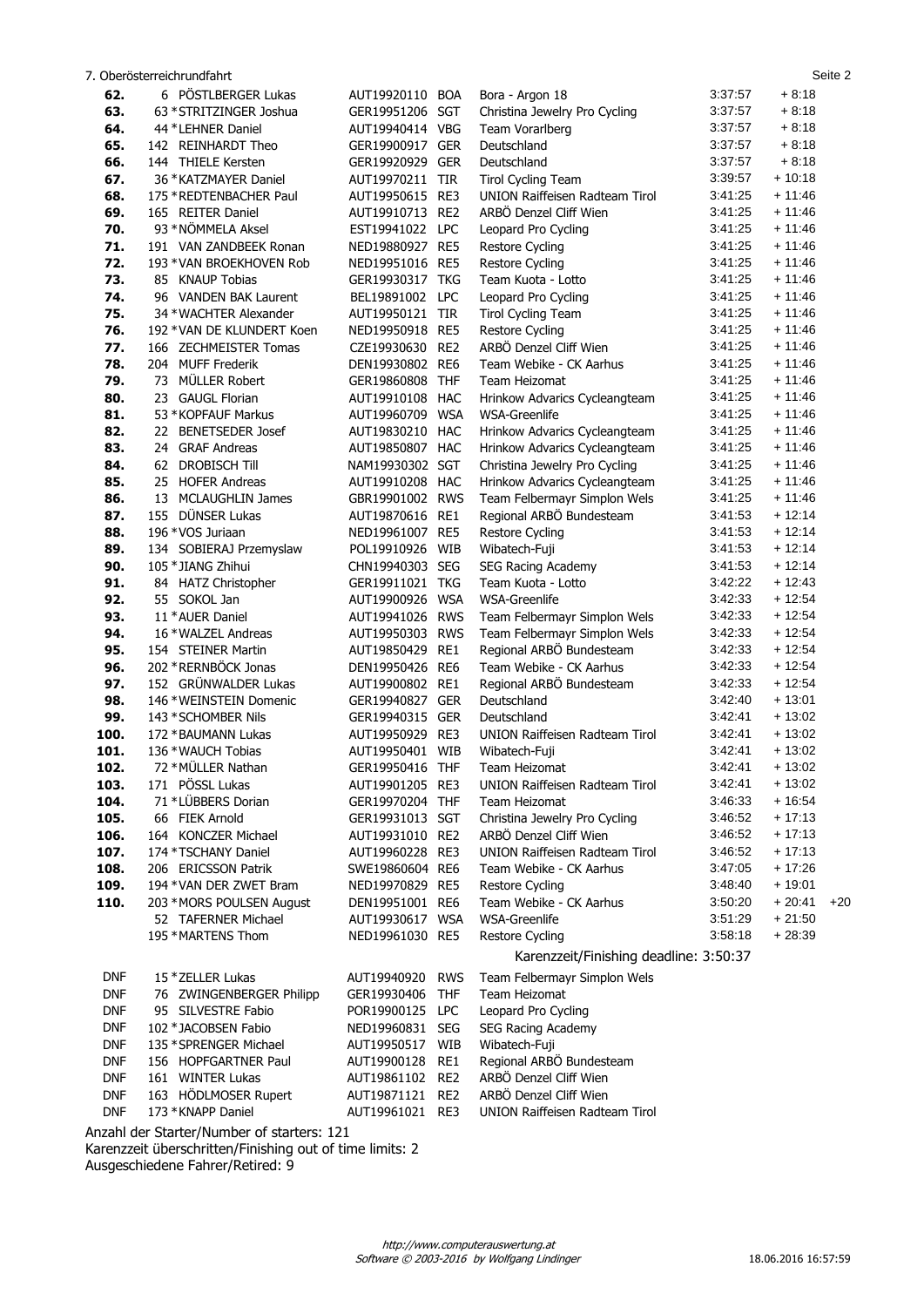## **Einzel-Etappenklassement nach Punkten / Points Classification (stage) 3. Etappe / stage 3**

| PI. | Nr Name                | UCI-Code        |            | Code Mannschaft              | Punkte |
|-----|------------------------|-----------------|------------|------------------------------|--------|
| 1.  | 12 EIBEGGER Markus     | AUT19841016 RWS |            | Team Felbermayr Simplon Wels | 20     |
| 2.  | 5 SCHWARZMANN Michael  | GER19910107 BOA |            | Bora - Argon 18              | 15     |
| З.  | 133 MORAJKO Jacek      | POL19810426 WIB |            | Wibatech-Fuji                | 11     |
| 4.  | 41 SCHELLING Patrick   | SUI19900501     | <b>VBG</b> | Team Vorarlberg              | 8      |
| 5.  | 104 * SCHULTZ Nicholas | AUS19940913 SEG |            | SEG Racing Academy           | 6      |
| 6.  | 3 * HERKLOTZ Silvio    | GER19940506 BOA |            | Bora - Argon 18              | 4      |
| 7.  | 14 RABITSCH Stephan    | AUT19910628 RWS |            | Team Felbermayr Simplon Wels | 2      |
| 8.  | 51 BISSINGER Florian   | GER19880130 WSA |            | WSA-Greenlife                |        |

### **Bergwertung / King of the Mountain 1. BW Preuer Km 95,8**

| PI. | Nr Name                   | UCI-Code        | Code Mannschaft                 | Punkte         |
|-----|---------------------------|-----------------|---------------------------------|----------------|
|     | 1. 191 VAN ZANDBEEK Ronan |                 | NED19880927 RE5 Restore Cycling | 6              |
| 2.  | 82 DOMBROWSKI Frederik    | GER19920108 TKG | Team Kuota - Lotto              | $\overline{4}$ |
| 3.  | 83 FREIENSTEIN Raphael    | GER19910408 TKG | Team Kuota - Lotto              | 3              |
| 4.  | 6 PÖSTLBERGER Lukas       | AUT19920110 BOA | Bora - Argon 18                 | 2              |
| 5.  | 142 REINHARDT Theo        | GER19900917 GER | Deutschland                     |                |

## **Bergwertung / King of the Mountain 2. BW Preuer Km 114,4**

| PI. | Nr Name                    | UCI-Code        | Code Mannschaft                               | Punkte |
|-----|----------------------------|-----------------|-----------------------------------------------|--------|
| 1.  | 124 WARCHOL Bartosz        |                 | POL19920116 WHI Whirlpool - Author            | -6     |
| 2.  | 21 BALDAUF Sebastian       |                 | GER19890222 HAC Hrinkow Advarics Cycleangteam | 4      |
| 3.  | 31 * SCHÖNBERGER Sebastian |                 | AUT19940514 TIR Tirol Cycling Team            | 3      |
| 4.  | 42 KORETZKY Clement        | FRA19901030 VBG | Team Vorarlberg                               | 2      |
| 5.  | 41 SCHELLING Patrick       | SUI19900501 VBG | Team Vorarlberg                               |        |

### **Sprintwertung / Sprint Classification 1. SP Eferding Intersport km 12,2**

| PI. | Nr Name              | UCI-Code        | Code Mannschaft         | Punkte |
|-----|----------------------|-----------------|-------------------------|--------|
|     | 202 * RERNBÖCK Jonas | DEN19950426 RE6 | Team Webike - CK Aarhus |        |
|     | 141 BOMMEL Henning   | GER19830223 GER | Deutschland             | 2      |
|     | 72 * MÜLLER Nathan   | GER19950416 THF | Team Heizomat           |        |

### **Sprintwertung / Sprint Classification 2. SP Eferding Intersport km 18,3**

| PI. | Nr Name                      | UCI-Code        | Code Mannschaft | Punkte |
|-----|------------------------------|-----------------|-----------------|--------|
|     | <b>1.</b> 141 BOMMEL Henning | GER19830223 GER | Deutschland     |        |
|     | 73 MÜLLER Robert             | GER19860808 THF | Team Heizomat   |        |
|     | 72 * MÜLLER Nathan           | GER19950416 THF | Team Heizomat   |        |

### **Sprintwertung / Sprint Classification 3. SP St. Peter GH Zeigerwirt km 58,5**

| PI. | Nr Name                | UCI-Code        | Code Mannschaft    | Punkte |
|-----|------------------------|-----------------|--------------------|--------|
|     | 82 DOMBROWSKI Frederik | GER19920108 TKG | Team Kuota - Lotto |        |
|     | 83 FREIENSTEIN Raphael | GER19910408 TKG | Team Kuota - Lotto | 2      |
|     | 142 REINHARDT Theo     | GER19900917 GER | Deutschland        |        |
|     |                        |                 |                    |        |

## **Sprintwertung / Sprint Classification 4. SP Ulrichsberg 2. Zielpassage Km 104,9**

| PI. | Nr Name                | UCI-Code        | Code Mannschaft                 | Punkte |
|-----|------------------------|-----------------|---------------------------------|--------|
|     | 191 VAN ZANDBEEK Ronan |                 | NED19880927 RE5 Restore Cycling |        |
|     | 6 PÖSTLBERGER Lukas    |                 | AUT19920110 BOA Bora - Argon 18 | 2      |
|     | 82 DOMBROWSKI Frederik | GER19920108 TKG | Team Kuota - Lotto              |        |

Software © 2003-2016 by Wolfgang Lindinger http://www.computerauswertung.at

Samstag, 18. Juni 2016

Samstag, 18. Juni 2016

Samstag, 18. Juni 2016

Samstag, 18. Juni 2016

Samstag, 18. Juni 2016

Samstag, 18. Juni 2016

Samstag, 18. Juni 2016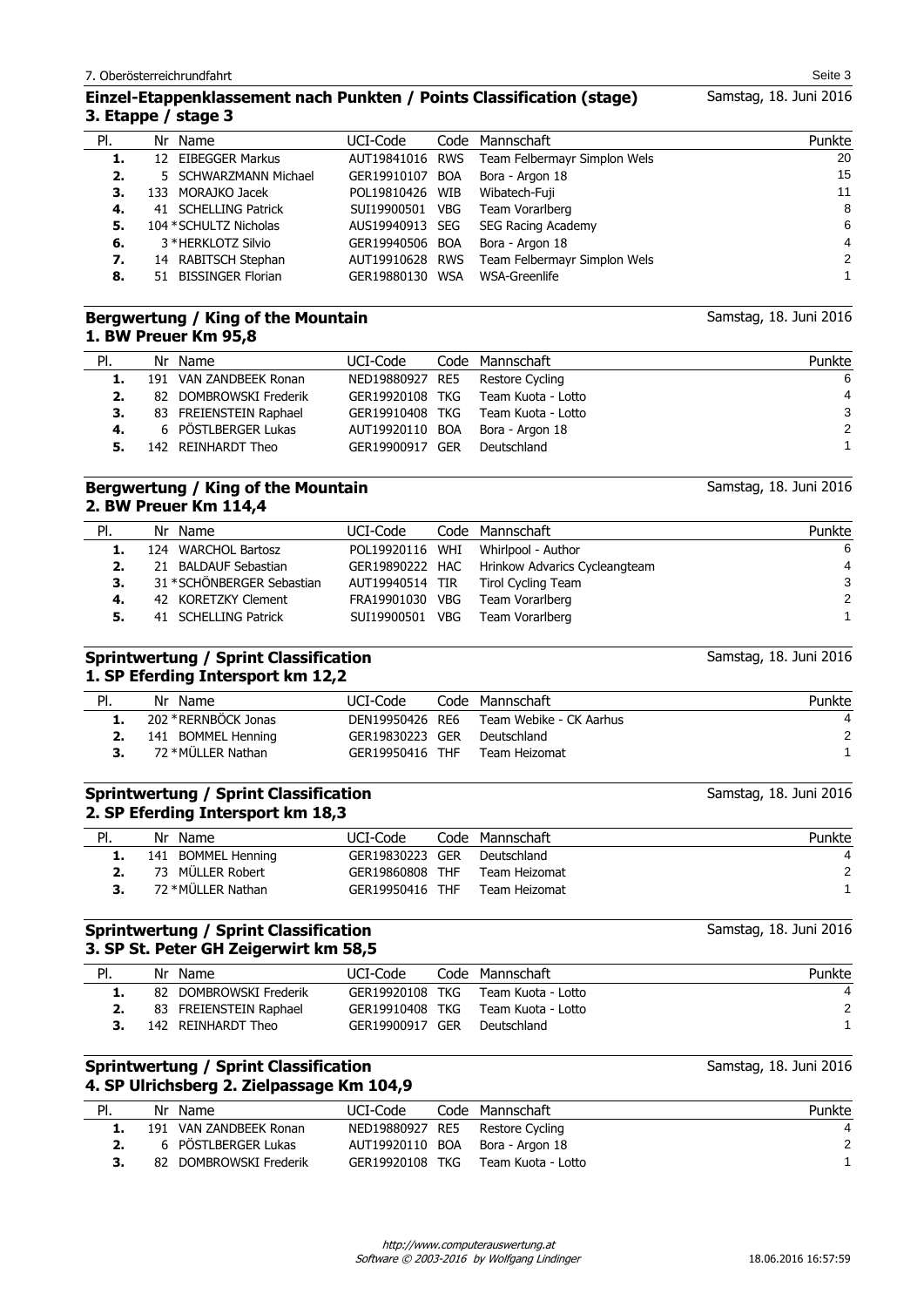## **Mannschaftsetappenklassement nach Zeit / Team Classification (stage) on time**

## **3. Etappe / stage 3**

| PI. |                | Code Mannschaft                                         | UCI-Code    | Platz          | Zeit                |          |
|-----|----------------|---------------------------------------------------------|-------------|----------------|---------------------|----------|
|     | 1. SEG         | <b>SEG Racing Academy</b>                               |             |                | 10:30:23            |          |
|     |                | 104 SCHULTZ Nicholas                                    | AUS19940913 | 5              | 3:29:39             |          |
|     |                | 103 DE JONG Martijn                                     | NED19950524 | 9              | 3:29:39             |          |
|     |                | 106 OVETT Freddy                                        | AUS19940116 | 26             | 3:31:05             |          |
|     |                | 2. BOA Bora - Argon 18                                  |             |                | 10:30:33            | $+0:10$  |
|     |                | 5 SCHWARZMANN Michael                                   | GER19910107 | 2              | 3:29:39             |          |
|     |                | 3 HERKLOTZ Silvio                                       | GER19940506 | 6              | 3:29:39             |          |
|     |                | 1 BAUHAUS Phil                                          | GER19940708 | 33             | 3:31:15             |          |
|     | 3. TFC         | <b>Telenet - Fidea Cycling Team</b>                     |             |                | 10:31:47            | $+1:24$  |
|     |                | 116 GOOSSENS Kobe                                       | BEL19960429 | 10             | 3:29:39             |          |
|     |                | 112 VAN KESSEL Corne                                    | NED19910807 | 22             | 3:31:03             |          |
|     |                | 114 AERNOUTS Jim                                        | BEL19890323 | 31             | 3:31:05             |          |
|     |                | 4. WHI Whirlpool - Author                               |             |                | 10:32:12            | + 1:49   |
|     |                | 121 HUNAL Martin                                        | CZE19890908 | 19             | 3:30:09             |          |
|     |                | 122 BUCHACEK Tomas                                      | CZE19780307 | 21             | 3:30:58             |          |
|     |                | 124 WARCHOL Bartosz                                     | POL19920116 | 25             | 3:31:05             |          |
|     |                | 5. VBG Team Vorarlberg                                  |             |                | 10:32:13            | $+1:50$  |
|     |                | 41 SCHELLING Patrick                                    | SUI19900501 | 4              | 3:29:39             |          |
|     |                | 45 WINTER Nicolas                                       | SUI19890215 | 34             | 3:31:17             |          |
|     |                | 43 KUCHER Michael                                       | AUT19930326 | 35             | 3:31:17             |          |
|     | 6. SGT         | <b>Christina Jewelry Pro Cycling</b>                    |             |                | 10:33:27            | $+3:04$  |
|     |                | 64 FUßNEGGER Moritz                                     | GER19960215 | 28             | 3:31:05             |          |
|     |                | 61 SCHULZE Julian                                       | GER19950109 | 32             | 3:31:05             |          |
|     |                | 65 NOWAK Florian                                        | GER19950126 | 36             | 3:31:17             |          |
|     | 7. TIR         | <b>Tirol Cycling Team</b>                               |             |                | 10:34:51            | $+4:28$  |
|     |                | 32 BRKIC Benjamin                                       | AUT19961002 | 16             | 3:29:51             |          |
|     |                | 33 BOSMAN Patrick                                       | AUT19940116 | 18             | 3:29:59             |          |
|     |                | 31 SCHÖNBERGER Sebastian                                | AUT19940514 | 42             | 3:35:01             |          |
|     | 8. RE4         | Hoppla' - Petroli Firenze                               |             |                | 10:35:45            | $+5:22$  |
|     |                | 182 ALBANESE Vincenzo                                   | ITA19961112 | 13             | 3:29:39             |          |
|     |                | 183 FORTUNATO Lorenzo                                   | ITA19960509 | 29             | 3:31:05             |          |
|     |                | 186 SAVINI Daniel                                       | ITA19970926 | 44             | 3:35:01             |          |
|     | 9. LPC         | <b>Leopard Pro Cycling</b>                              |             |                | 10:37:15            | $+6:52$  |
|     |                | 92 KRIEGER Alexander                                    | GER19911128 | 11             | 3:29:39             |          |
|     |                | 94 OLESEN Patrick                                       | DEN19941009 | 12<br>54       | 3:29:39             |          |
|     |                | 91 FOTI Carmelo<br>10. RWS Team Felbermayr Simplon Wels | ITA19940912 |                | 3:37:57             |          |
|     |                | 12 EIBEGGER Markus                                      | AUT19841016 | $\mathbf{1}$   | 10:40:43<br>3:29:39 | + 10:20  |
|     |                | 14 RABITSCH Stephan                                     | AUT19910628 | $\overline{7}$ | 3:29:39             |          |
|     |                | 13 MCLAUGHLIN James                                     | GBR19901002 | 86             | 3:41:25             |          |
|     |                | 11. WIB Wibatech-Fuji                                   |             |                | 10:41:21            | $+10:58$ |
|     |                | 133 MORAJKO Jacek                                       | POL19810426 | 3              | 3:29:39             |          |
|     |                | 132 JANISZEWSKI Sylwester                               | POL19880124 | 15             | 3:29:49             |          |
|     |                | 134 SOBIERAJ Przemyslaw                                 | POL19910926 | 89             | 3:41:53             |          |
|     |                | 12. WSA WSA-Greenlife                                   |             |                | 10:42:09            | $+11:46$ |
|     |                | 51 BISSINGER Florian                                    | GER19880130 | 8              | 3:29:39             |          |
|     |                | 54 PÖLL Stefan                                          | AUT19860728 | 24             | 3:31:05             |          |
|     |                | 53 KOPFAUF Markus                                       | AUT19960709 | 81             | 3:41:25             |          |
|     |                | 13. HAC Hrinkow Advarics Cycleangteam                   |             |                | 10:42:24            | + 12:01  |
|     |                | 21 BALDAUF Sebastian                                    | GER19890222 | 17             | 3:29:54             |          |
|     |                | 26 HRINKOW Dominik                                      | AUT19880804 | 27             | 3:31:05             |          |
|     |                | 23 GAUGL Florian                                        | AUT19910108 | 80             | 3:41:25             |          |
|     |                | 14. TKG Team Kuota - Lotto                              |             |                | 10:46:49            | $+16:26$ |
|     |                | 86 MEISEN Marcel                                        | GER19890108 | 20             | 3:30:55             |          |
|     |                | 82 DOMBROWSKI Frederik                                  | GER19920108 | 56             | 3:37:57             |          |
|     |                | 83 FREIENSTEIN Raphael                                  | GER19910408 | 59             | 3:37:57             |          |
|     | 15. GER        | <b>Deutschland</b>                                      |             |                | 10:46:59            | + 16:36  |
|     |                | 145 VOGT Mario                                          | GER19920117 | 23             | 3:31:05             |          |
|     |                | 141 BOMMEL Henning                                      | GER19830223 | 60             | 3:37:57             |          |
|     |                | 142 REINHARDT Theo                                      | GER19900917 | 65             | 3:37:57             |          |
|     | <b>16. THF</b> | <b>Team Heizomat</b>                                    |             |                | 10:49:01            | + 18:38  |
|     |                | 74 RAPP Jonas                                           | GER19940716 | 14             | 3:29:39             |          |
|     |                | 75 REDMERS Simon                                        | GER19960430 | 53             | 3:37:57             |          |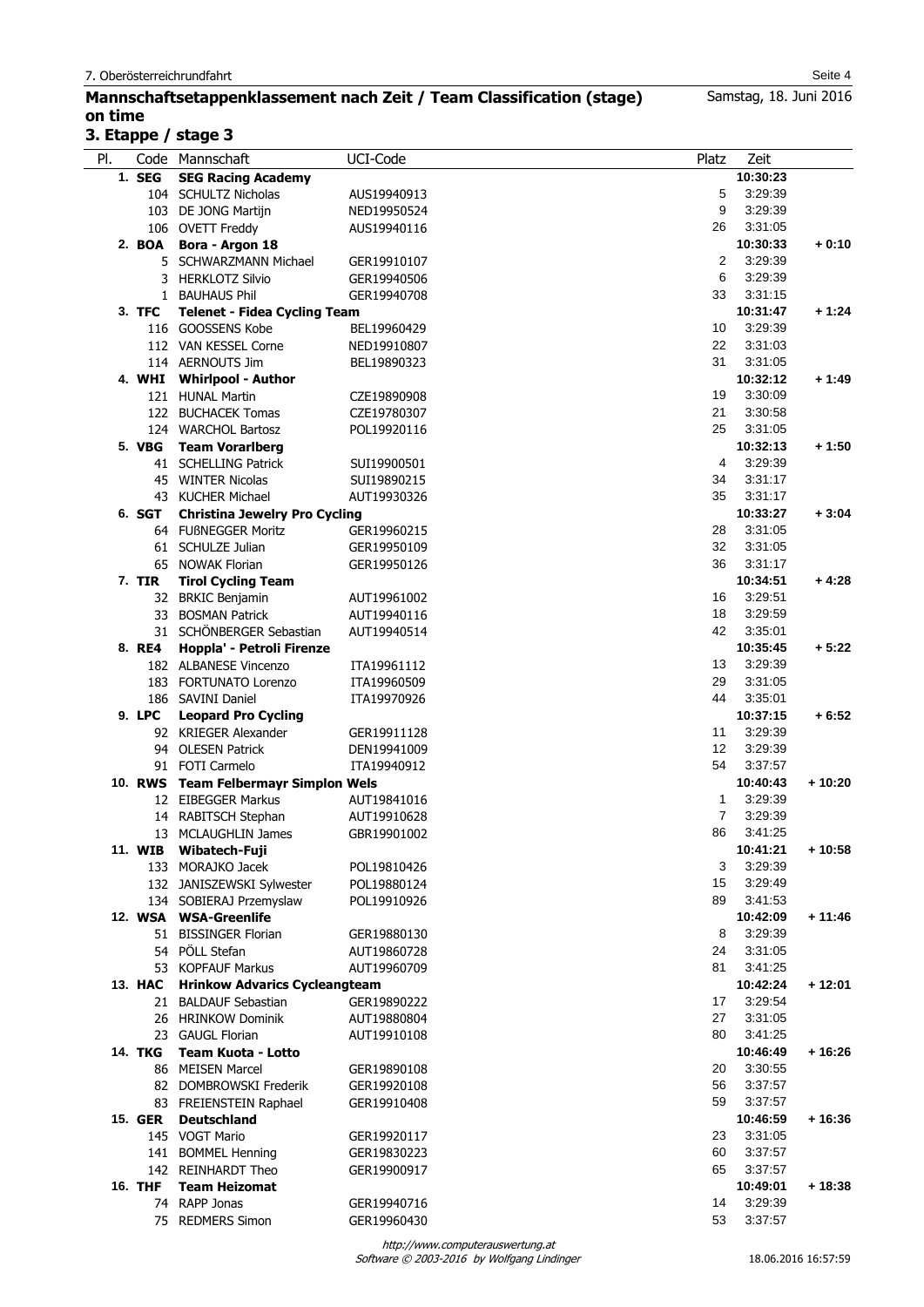|                | 7. Oberösterreichrundfahrt            |             |     |          | Seite 5  |
|----------------|---------------------------------------|-------------|-----|----------|----------|
|                | 73 MÜLLER Robert                      | GER19860808 | 79  | 3:41:25  |          |
| 17. RE1        | Regional ARBÖ Bundesteam              |             |     | 10:54:51 | $+24:28$ |
| 153            | KIENZL Mario                          | AUT19900727 | 40  | 3:35:01  |          |
| 151            | <b>GAUBITZER Michael</b>              | AUT19831002 | 55  | 3:37:57  |          |
| 155            | DÜNSER Lukas                          | AUT19870616 | 87  | 3:41:53  |          |
| <b>18. RE6</b> | <b>Team Webike - CK Aarhus</b>        |             |     | 10:55:34 | $+25:11$ |
|                | 201 HENNING Nikolaj                   | DEN19900708 | 51  | 3:36:12  |          |
| 205            | <b>FRANDSEN Jakob</b>                 | DEN19941030 | 57  | 3:37:57  |          |
|                | 204 MUFF Frederik                     | DEN19930802 | 78  | 3:41:25  |          |
| 19. RE3        | <b>UNION Raiffeisen Radteam Tirol</b> |             |     | 10:59:07 | $+28:44$ |
|                | 176 EICHINGER Daniel                  | AUT19951023 | 41  | 3:35:01  |          |
|                | 175 REDTENBACHER Paul                 | AUT19950615 | 68  | 3:41:25  |          |
| 172            | <b>BAUMANN Lukas</b>                  | AUT19950929 | 100 | 3:42:41  |          |
| 20. RE2        | <b>ARBÖ Denzel Cliff Wien</b>         |             |     | 11:00:47 | $+30:24$ |
|                | 162 HAAS Christian                    | AUT19900620 | 52  | 3:37:57  |          |
| 165            | <b>REITER Daniel</b>                  | AUT19910713 | 69  | 3:41:25  |          |
| 166            | <b>ZECHMEISTER Tomas</b>              | CZE19930630 | 77  | 3:41:25  |          |
| 21. RE5        | <b>Restore Cycling</b>                |             |     | 11:04:15 | $+33:52$ |
| 191            | VAN ZANDBEEK Ronan                    | NED19880927 | 71  | 3:41:25  |          |
| 193            | VAN BROEKHOVEN Rob                    | NED19951016 | 72  | 3:41:25  |          |
|                | 192 VAN DE KLUNDERT Koen              | NED19950918 | 76  | 3:41:25  |          |
|                |                                       |             |     |          |          |

## **Communiqué No 3 3. Etappe / stage 3**

Samstag, 18. Juni 2016

The commisaires panel and the organizer decided to increase the timelimit to 10%. Das Kommissarskollegium und der Veranstalter haben entschieden die Karenzzeit auf 10% zu erhöhen.

## **Strafen Penalties:**

**Pt.: 12.1.040 / 19.2.2** Sheltering behind or falling into the slip stream of a vehicle for some time Längeres Windschattenfahren hinter einem Kraftfahrzeug<br># 203 DEN19951001 MORS POULSEN August MORS POULSEN August Team Webike - CK Aarhus **SFR 50,-- + 20 "** D.S.: DEN19671122 HOGILD HANSEN Brian Team Webike - CK Aarhus **SFR 100,-- Pt.: 12.1.040 / 19.2.2**

Sheltering behind or falling into the slip stream of a vehicle for some time Längeres Windschattenfahren hinter einem Kraftfahrzeug<br># 201 DEN19900708 HENNING Nikolaj # 201 DEN19900708 HENNING Nikolaj Team Webike - CK Aarhus **SFR 50,-- + 20 "**

D.S.: DEN19671122 HOGILD HANSEN Brian Team Webike - CK Aarhus **SFR 100,--**

Das Kommissarskollegium/The commissaires panel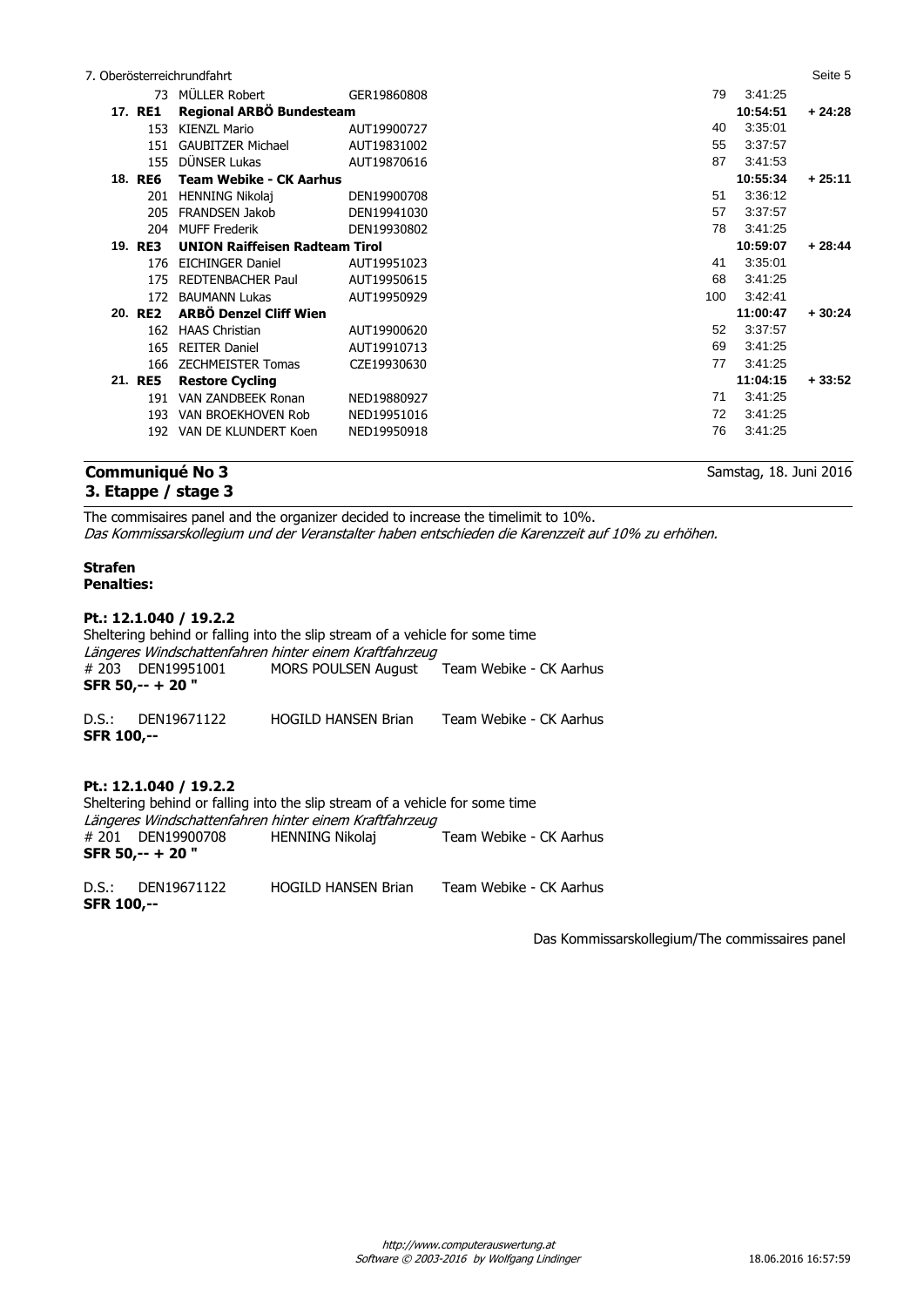## **Einzel-Gesamtklassement nach Zeit / General Individual Classification on time**

## **3. Etappe / stage 3**

l,

Samstag, 18. Juni 2016 Länge/distance 310,6 km Schnitt/average 39,5 km/h

| PI.        | Nr Name                                         | UCI-Code                           | Code              | Mannschaft                                       | Zeit               |                    |
|------------|-------------------------------------------------|------------------------------------|-------------------|--------------------------------------------------|--------------------|--------------------|
| 1.         | 182 * ALBANESE Vincenzo                         | ITA19961112                        | RE4               | Hoppla' - Petroli Firenze                        | 7:51:28            |                    |
| 2.         | 92 KRIEGER Alexander                            | GER19911128 LPC                    |                   | Leopard Pro Cycling                              | 7:51:28            | $+0:00$            |
| 3.         | 14 RABITSCH Stephan                             | AUT19910628 RWS                    |                   | Team Felbermayr Simplon Wels                     | 7:51:28            | $+0:00$            |
| 4.         | 104 * SCHULTZ Nicholas                          | AUS19940913                        | <b>SEG</b>        | SEG Racing Academy                               | 7:51:28            | $+0:00$            |
| 5.         | 12 EIBEGGER Markus                              | AUT19841016 RWS                    |                   | Team Felbermayr Simplon Wels                     | 7:51:28<br>7:51:32 | $+0:00$<br>$+0:04$ |
| 6.<br>7.   | 41 SCHELLING Patrick<br>103 * DE JONG Martijn   | SUI19900501<br>NED19950524 SEG     | <b>VBG</b>        | Team Vorarlberg<br><b>SEG Racing Academy</b>     | 7:51:32            | $+0.04$            |
| 8.         | 74 * RAPP Jonas                                 | GER19940716 THF                    |                   | Team Heizomat                                    | 7:51:32            | $+0.04$            |
| 9.         | 3 * HERKLOTZ Silvio                             | GER19940506                        | <b>BOA</b>        | Bora - Argon 18                                  | 7:51:32            | $+0.04$            |
| 10.        | 94 * OLESEN Patrick                             | DEN19941009 LPC                    |                   | Leopard Pro Cycling                              | 7:51:32            | $+0.04$            |
| 11.        | 116 * GOOSSENS Kobe                             | BEL19960429                        | <b>TFC</b>        | Telenet - Fidea Cycling Team                     | 7:51:32            | $+0:04$            |
| 12.        | 133 MORAJKO Jacek                               | POL19810426 WIB                    |                   | Wibatech-Fuji                                    | 7:51:32            | $+0:04$            |
| 13.        | 32 * BRKIC Benjamin                             | AUT19961002 TIR                    |                   | <b>Tirol Cycling Team</b>                        | 7.51.44            | $+0:16$            |
| 14.        | 21 BALDAUF Sebastian                            | GER19890222 HAC                    |                   | Hrinkow Advarics Cycleangteam                    | 7.51.47            | $+0:19$            |
| 15.        | 51 BISSINGER Florian                            | GER19880130 WSA                    |                   | <b>WSA-Greenlife</b>                             | 7:52:33            | $+1:05$            |
| 16.        | 86 MEISEN Marcel                                | GER19890108 TKG                    |                   | Team Kuota - Lotto                               | 7:52:44            | $+1:16$            |
| 17.        | 124 WARCHOL Bartosz                             | POL19920116 WHI                    |                   | Whirlpool - Author                               | 7:53:05            | $+1:37$            |
| 18.        | 5 SCHWARZMANN Michael                           | GER19910107 BOA                    |                   | Bora - Argon 18                                  | 7:53:26            | $+1:58$            |
| 19.<br>20. | 132 JANISZEWSKI Sylwester<br>122 BUCHACEK Tomas | POL19880124 WIB<br>CZE19780307 WHI |                   | Wibatech-Fuji                                    | 7:53:36<br>7:53:49 | $+2:08$<br>$+2:21$ |
| 21.        | 33 * BOSMAN Patrick                             | AUT19940116                        | <b>TIR</b>        | Whirlpool - Author<br><b>Tirol Cycling Team</b>  | 7:53:51            | $+2:23$            |
| 22.        | 112 VAN KESSEL Corne                            | NED19910807 TFC                    |                   | Telenet - Fidea Cycling Team                     | 7:53:54            | $+2:26$            |
| 23.        | 26 HRINKOW Dominik                              | AUT19880804 HAC                    |                   | Hrinkow Advarics Cycleangteam                    | 7:53:59            | $+2:31$            |
| 24.        | 61 * SCHULZE Julian                             | GER19950109 SGT                    |                   | Christina Jewelry Pro Cycling                    | 7:53:59            | $+2:31$            |
| 25.        | 183 * FORTUNATO Lorenzo                         | ITA19960509                        | RE4               | Hoppla' - Petroli Firenze                        | 7:53:59            | $+2:31$            |
| 26.        | 101 *KLARIS Magnus Bak                          | DEN19960123 SEG                    |                   | SEG Racing Academy                               | 7:53:59            | $+2:31$            |
| 27.        | 54 PÖLL Stefan                                  | AUT19860728 WSA                    |                   | <b>WSA-Greenlife</b>                             | 7:53:59            | $+2:31$            |
| 28.        | 121 HUNAL Martin                                | CZE19890908                        | WHI               | Whirlpool - Author                               | 7:54:01            | $+2:33$            |
| 29.        | 43 KUCHER Michael                               | AUT19930326 VBG                    |                   | Team Vorarlberg                                  | 7:54:11            | $+2:43$            |
| 30.        | 106 * OVETT Freddy                              | AUS19940116 SEG                    |                   | SEG Racing Academy                               | 7:54:14            | $+2:46$            |
| 31.        | 125 * KUKRLE Michael                            | CZE19941117                        | WHI               | Whirlpool - Author                               | 7:54:18            | $+2:50$            |
| 32.        | 145 VOGT Mario                                  | GER19920117 GER                    |                   | Deutschland                                      | 7:54:43            | $+3:15$            |
| 33.        | 114 AERNOUTS Jim                                | BEL19890323                        | <b>TFC</b>        | Telenet - Fidea Cycling Team                     | 7:54:47            | $+3:19$            |
| 34.        | 65 * NOWAK Florian                              | GER19950126 SGT                    |                   | Christina Jewelry Pro Cycling                    | 7:55:09            | $+3.41$            |
| 35.<br>36. | 115 * SOETE Daan<br>126 * CAMRDA Pavel          | BEL19941219<br>CZE19960924         | <b>TFC</b><br>WHI | Telenet - Fidea Cycling Team                     | 7:55:13<br>7:55:16 | $+3:45$<br>$+3:48$ |
| 37.        | 1 * BAUHAUS Phil                                | GER19940708                        | <b>BOA</b>        | Whirlpool - Author<br>Bora - Argon 18            | 7:55:34            | $+4:06$            |
| 38.        | 64 * FUßNEGGER Moritz                           | GER19960215 SGT                    |                   | Christina Jewelry Pro Cycling                    | 7:55:49            | $+4:21$            |
| 39.        | 45 WINTER Nicolas                               | SUI19890215 VBG                    |                   | Team Vorarlberg                                  | 7:56:17            | $+4:49$            |
| 40.        | 31 * SCHÖNBERGER Sebastian                      | AUT19940514 TIR                    |                   | <b>Tirol Cycling Team</b>                        | 7:57:55            | $+6:27$            |
| 41.        | 111 MEEUSEN Tom                                 | BEL19881107 TFC                    |                   | Telenet - Fidea Cycling Team                     | 7:58:04            | + 6:36             |
| 42.        | 186 * SAVINI Daniel                             | ITA19970926                        | RE4               | Hoppla' - Petroli Firenze                        | 7:58:45            | $+7:17$            |
| 43.        | 35 WEISS Martin                                 | AUT19910415 TIR                    |                   | <b>Tirol Cycling Team</b>                        | 7:58:53            | $+7:25$            |
| 44.        | 153 KIENZL Mario                                | AUT19900727 RE1                    |                   | Regional ARBÖ Bundesteam                         | 7:58:53            | $+7:25$            |
| 45.        | 176 * EICHINGER Daniel                          | AUT19951023 RE3                    |                   | <b>UNION Raiffeisen Radteam Tirol</b>            | 7:58:53            | $+7:25$            |
| 46.        | 185 * MONTAGNOLI Andrea                         | ITA19950727 RE4                    |                   | Hoppla' - Petroli Firenze                        | 7:58:53            | $+7:25$            |
| 47.        | 83 FREIENSTEIN Raphael                          | GER19910408                        | TKG               | Team Kuota - Lotto                               | 7:59:50            | $+8:22$            |
| 48.        | 82 DOMBROWSKI Frederik                          | GER19920108 TKG                    |                   | Team Kuota - Lotto                               | 7.59.50            | $+8:22$            |
| 49.        | 42 KORETZKY Clement                             | FRA19901030 VBG                    |                   | Team Vorarlberg                                  | 7:59:53<br>7:59:57 | $+8.25$<br>$+8:29$ |
| 50.<br>51. | 44 * LEHNER Daniel<br>63 * STRITZINGER Joshua   | AUT19940414 VBG<br>GER19951206 SGT |                   | Team Vorarlberg<br>Christina Jewelry Pro Cycling | 8:00:11            | $+8:43$            |
| 52.        | 201 HENNING Nikolaj                             | DEN19900708 RE6                    |                   | Team Webike - CK Aarhus                          | 8:00:24            | $+8.56$            |
| 53.        | 6 PÖSTLBERGER Lukas                             | AUT19920110 BOA                    |                   | Bora - Argon 18                                  | 8:00:51            | $+9:23$            |
| 54.        | 2 DEMPSTER Zakkari                              | AUS19870927 BOA                    |                   | Bora - Argon 18                                  | 8:01:00            | $+9:32$            |
| 55.        | 181 * BALLERINI Davide                          | ITA19940921 RE4                    |                   | Hoppla' - Petroli Firenze                        | 8:01:07            | $+9:39$            |
| 56.        | 184 * ROSA Massimo                              | ITA19951209                        | RE4               | Hoppla' - Petroli Firenze                        | 8:01:07            | $+9:39$            |
| 57.        | 91 * FOTI Carmelo                               | ITA19940912 LPC                    |                   | Leopard Pro Cycling                              | 8:01:21            | $+9:53$            |
| 58.        | 205 * FRANDSEN Jakob                            | DEN19941030 RE6                    |                   | Team Webike - CK Aarhus                          | 8:01:49            | + 10:21            |
| 59.        | 162 HAAS Christian                              | AUT19900620 RE2                    |                   | ARBÖ Denzel Cliff Wien                           | 8:01:49            | + 10:21            |
| 60.        | 113 VAN AMERONGEN Thijs                         | NED19860718 TFC                    |                   | Telenet - Fidea Cycling Team                     | 8:02:23            | $+10:55$           |
| 61.        | 151 GAUBITZER Michael                           | AUT19831002 RE1                    |                   | Regional ARBO Bundesteam                         | 8:02:41            | $+11:13$           |
| 62.        | 144 THIELE Kersten                              | GER19920929 GER                    |                   | Deutschland                                      | 8:02:51            | $+11:23$           |
| 63.        | 142 REINHARDT Theo                              | GER19900917 GER                    |                   | Deutschland                                      | 8:03:17            | $+11:49$           |

Software © 2003-2016 by Wolfgang Lindinger http://www.computerauswertung.at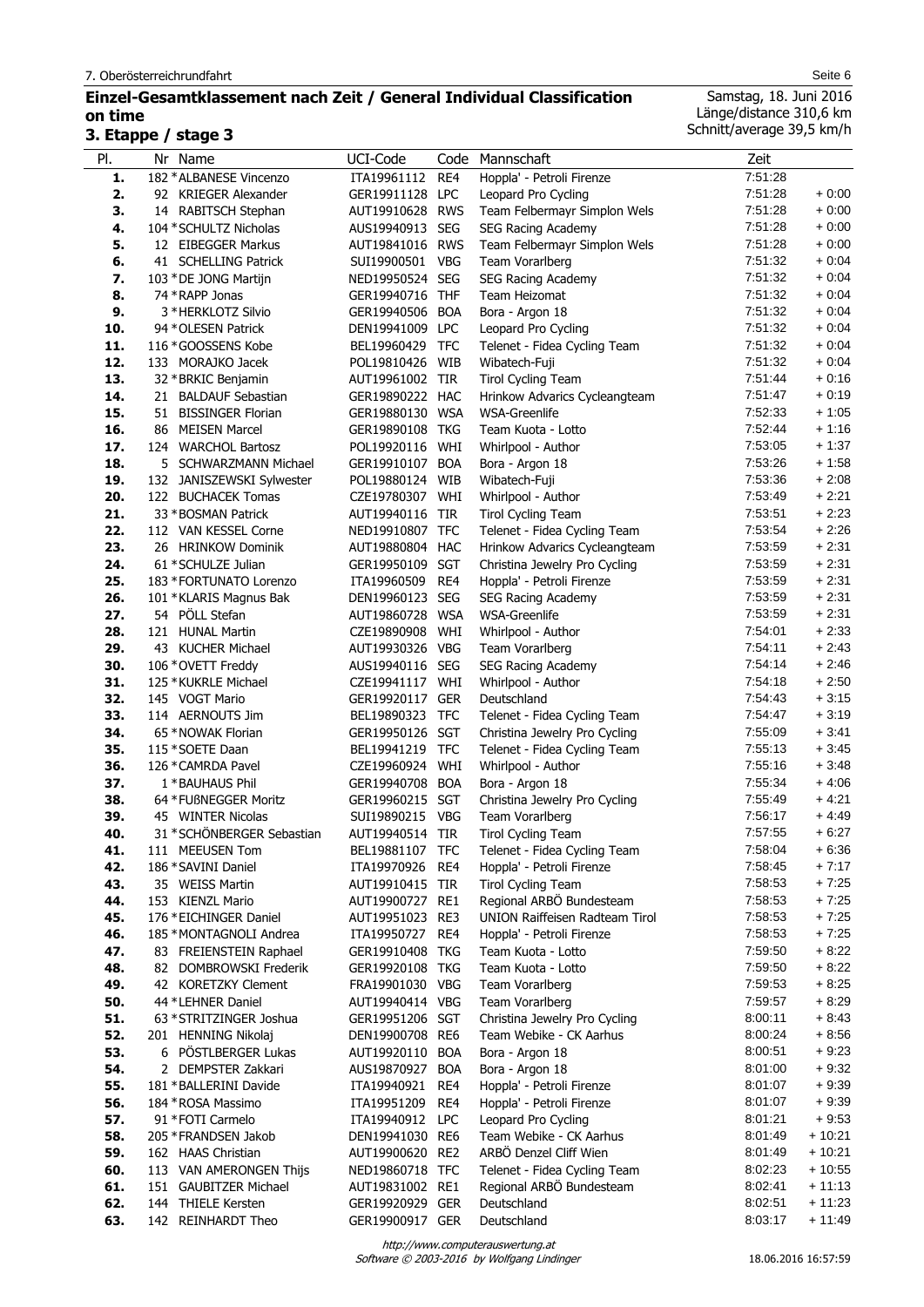|      | 7. Oberösterreichrundfahrt |                 |                 |                                       |         | Seite 7  |
|------|----------------------------|-----------------|-----------------|---------------------------------------|---------|----------|
| 64.  | 13 MCLAUGHLIN James        | GBR19901002     | <b>RWS</b>      | Team Felbermayr Simplon Wels          | 8:03:18 | $+11:50$ |
| 65.  | 75 * REDMERS Simon         | GER19960430 THF |                 | Team Heizomat                         | 8:03:32 | $+12:04$ |
| 66.  | 36 * KATZMAYER Daniel      | AUT19970211 TIR |                 | <b>Tirol Cycling Team</b>             | 8:03:39 | $+12:11$ |
| 67.  | 191 VAN ZANDBEEK Ronan     | NED19880927 RE5 |                 | Restore Cycling                       | 8:03:51 | $+12:23$ |
| 68.  | 46 DER Zsolt               | HUN19830325 VBG |                 | Team Vorarlberg                       | 8:03:56 | $+12:28$ |
| 69.  | 24 GRAF Andreas            | AUT19850807 HAC |                 | Hrinkow Advarics Cycleangteam         | 8:04:19 | $+12:51$ |
| 70.  | 62 DROBISCH Till           | NAM19930302 SGT |                 | Christina Jewelry Pro Cycling         | 8:05:03 | $+13:35$ |
| 71.  | 141 BOMMEL Henning         | GER19830223 GER |                 | Deutschland                           | 8:05:05 | $+13:37$ |
| 72.  | 93 * NÖMMELA Aksel         | EST19941022 LPC |                 | Leopard Pro Cycling                   | 8:05:12 | $+13:44$ |
| 73.  | 192 * VAN DE KLUNDERT Koen | NED19950918 RE5 |                 | Restore Cycling                       | 8:05:12 | $+13:44$ |
| 74.  | 193 * VAN BROEKHOVEN Rob   | NED19951016 RE5 |                 | Restore Cycling                       | 8:05:12 | $+13:44$ |
| 75.  | 22 BENETSEDER Josef        | AUT19830210 HAC |                 | Hrinkow Advarics Cycleangteam         | 8:05:12 | $+13:44$ |
| 76.  | 204 MUFF Frederik          | DEN19930802 RE6 |                 | Team Webike - CK Aarhus               | 8:05:17 | $+13:49$ |
| 77.  | 85 KNAUP Tobias            | GER19930317 TKG |                 | Team Kuota - Lotto                    | 8:05:17 | $+13:49$ |
| 78.  | 202 * RERNBÖCK Jonas       | DEN19950426 RE6 |                 | Team Webike - CK Aarhus               | 8:05:27 | $+13:59$ |
| 79.  | 16 * WALZEL Andreas        | AUT19950303     | <b>RWS</b>      | Team Felbermayr Simplon Wels          | 8:05:37 | $+14:09$ |
| 80.  | 171 PÖSSL Lukas            | AUT19901205 RE3 |                 | <b>UNION Raiffeisen Radteam Tirol</b> | 8:05:47 | $+14:19$ |
| 81.  | 175 * REDTENBACHER Paul    | AUT19950615 RE3 |                 | <b>UNION Raiffeisen Radteam Tirol</b> | 8:06:09 | $+14.41$ |
| 82.  | 96 VANDEN BAK Laurent      | BEL19891002     | <b>LPC</b>      | Leopard Pro Cycling                   | 8:06:09 | $+14:41$ |
| 83.  | 84 HATZ Christopher        | GER19911021 TKG |                 | Team Kuota - Lotto                    | 8:06:14 | $+14.46$ |
| 84.  | 72 * MÜLLER Nathan         | GER19950416 THF |                 | Team Heizomat                         | 8:06:25 | $+14:57$ |
| 85.  | 172 * BAUMANN Lukas        | AUT19950929     | RE3             | <b>UNION Raiffeisen Radteam Tirol</b> | 8:06:41 | $+15:13$ |
| 86.  | 166 ZECHMEISTER Tomas      | CZE19930630     | RE <sub>2</sub> | ARBÖ Denzel Cliff Wien                | 8:07:02 | $+15:34$ |
| 87.  | 73 MÜLLER Robert           | GER19860808     | <b>THF</b>      | Team Heizomat                         | 8:07:24 | $+15:56$ |
| 88.  | 25 HOFER Andreas           | AUT19910208 HAC |                 | Hrinkow Advarics Cycleangteam         | 8:07:24 | $+15:56$ |
| 89.  | 34 * WACHTER Alexander     | AUT19950121 TIR |                 | <b>Tirol Cycling Team</b>             | 8:07:24 | $+15:56$ |
| 90.  | 165 REITER Daniel          | AUT19910713 RE2 |                 | ARBÖ Denzel Cliff Wien                | 8:07:24 | $+15:56$ |
| 91.  | 23 GAUGL Florian           | AUT19910108 HAC |                 | Hrinkow Advarics Cycleangteam         | 8:07:24 | $+15:56$ |
| 92.  | 196 * VOS Juriaan          | NED19961007     | RE5             | <b>Restore Cycling</b>                | 8:07:52 | $+16:24$ |
| 93.  | 155 DÜNSER Lukas           | AUT19870616     | RE1             | Regional ARBÖ Bundesteam              | 8:07:52 | $+16:24$ |
| 94.  | 11 * AUER Daniel           | AUT19941026     | <b>RWS</b>      | Team Felbermayr Simplon Wels          | 8:08:24 | + 16:56  |
| 95.  | 152 GRÜNWALDER Lukas       | AUT19900802 RE1 |                 | Regional ARBÖ Bundesteam              | 8:08:32 | $+17:04$ |
| 96.  | 146 * WEINSTEIN Domenic    | GER19940827     | GER             | Deutschland                           | 8:08:39 | $+17:11$ |
| 97.  | 136 * WAUCH Tobias         | AUT19950401     | WIB             | Wibatech-Fuji                         | 8:08:40 | $+17:12$ |
| 98.  | 143 * SCHOMBER Nils        | GER19940315 GER |                 | Deutschland                           | 8:09:15 | $+17:47$ |
| 99.  | 134 SOBIERAJ Przemyslaw    | POL19910926     | WIB             | Wibatech-Fuji                         | 8:09:24 | $+17:56$ |
| 100. | 53 * KOPFAUF Markus        | AUT19960709 WSA |                 | <b>WSA-Greenlife</b>                  | 8:09:59 | $+18:31$ |
| 101. | 71 *LÜBBERS Dorian         | GER19970204 THF |                 | Team Heizomat                         | 8:10:25 | $+18:57$ |
| 102. | 55 SOKOL Jan               | AUT19900926     | <b>WSA</b>      | WSA-Greenlife                         | 8:11:07 | $+19:39$ |
| 103. | 154 STEINER Martin         | AUT19850429     | RE1             | Regional ARBÖ Bundesteam              | 8:11:18 | + 19:50  |
| 104. | 164 KONCZER Michael        | AUT19931010 RE2 |                 | ARBÖ Denzel Cliff Wien                | 8:11:43 | $+20:15$ |
| 105. | 105 * JIANG Zhihui         | CHN19940303 SEG |                 | SEG Racing Academy                    | 8:12:05 | $+20:37$ |
| 106. | 194 * VAN DER ZWET Bram    | NED19970829 RE5 |                 | Restore Cycling                       | 8:12:43 | $+21:15$ |
| 107. | 174 * TSCHANY Daniel       | AUT19960228 RE3 |                 | UNION Raiffeisen Radteam Tirol        | 8:14:23 | $+22:55$ |
| 108. | 203 * MORS POULSEN August  | DEN19951001 RE6 |                 | Team Webike - CK Aarhus               | 8:16:13 | $+24:45$ |
| 109. | 206 ERICSSON Patrik        | SWE19860604 RE6 |                 | Team Webike - CK Aarhus               | 8:23:18 | $+31:50$ |
| 110. | 66 FIEK Arnold             | GER19931013 SGT |                 | Christina Jewelry Pro Cycling         | 8:24:45 | $+33:17$ |

## **Einzel-Gesamtklassement nach Punkten / General Points Classification 3. Etappe / stage 3**

Samstag, 18. Juni 2016

| PI. | Nr Name                  | UCI-Code        | Code       | Mannschaft                   | Punkte |
|-----|--------------------------|-----------------|------------|------------------------------|--------|
| 1.  | 12 EIBEGGER Markus       | AUT19841016     | <b>RWS</b> | Team Felbermayr Simplon Wels | 31     |
| 2.  | 182 * ALBANESE Vincenzo  | ITA19961112     | RE4        | Hoppla' - Petroli Firenze    | 26     |
| З.  | 1 * BAUHAUS Phil         | GER19940708     | <b>BOA</b> | Bora - Argon 18              | 20     |
| 4.  | 5 SCHWARZMANN Michael    | GER19910107     | <b>BOA</b> | Bora - Argon 18              | 19     |
| 5.  | MEISEN Marcel<br>86      | GER19890108     | TKG        | Team Kuota - Lotto           | 15     |
| 6.  | 181 * BALLERINI Davide   | ITA19940921     | RE4        | Hoppla' - Petroli Firenze    | 15     |
| 7.  | 104 * SCHULTZ Nicholas   | AUS19940913     | <b>SEG</b> | SEG Racing Academy           | 12     |
| 8.  | MORAJKO Jacek<br>133     | POL19810426     | WIB        | Wibatech-Fuji                | 11     |
| 9.  | KRIEGER Alexander<br>92. | GER19911128 LPC |            | Leopard Pro Cycling          | 9      |
| 10. | 41 SCHELLING Patrick     | SUI19900501     | <b>VBG</b> | Team Vorarlberg              | 8      |
| 11. | 11 * AUER Daniel         | AUT19941026     | <b>RWS</b> | Team Felbermayr Simplon Wels | 8      |
| 12. | 14 RABITSCH Stephan      | AUT19910628     | <b>RWS</b> | Team Felbermayr Simplon Wels | 6      |
| 13. | 3 * HERKLOTZ Silvio      | GER19940506     | <b>BOA</b> | Bora - Argon 18              | 4      |
| 14. | 74 * RAPP Jonas          | GER19940716     | <b>THF</b> | Team Heizomat                | 2      |
| 15. | 143 * SCHOMBER Nils      | GER19940315     | GER        | Deutschland                  | 2      |
| 16. | 94 * OLESEN Patrick      | DEN19941009     | <b>LPC</b> | Leopard Pro Cycling          |        |

http://www.computerauswertung.at

Software © 2003-2016 by Wolfgang Lindinger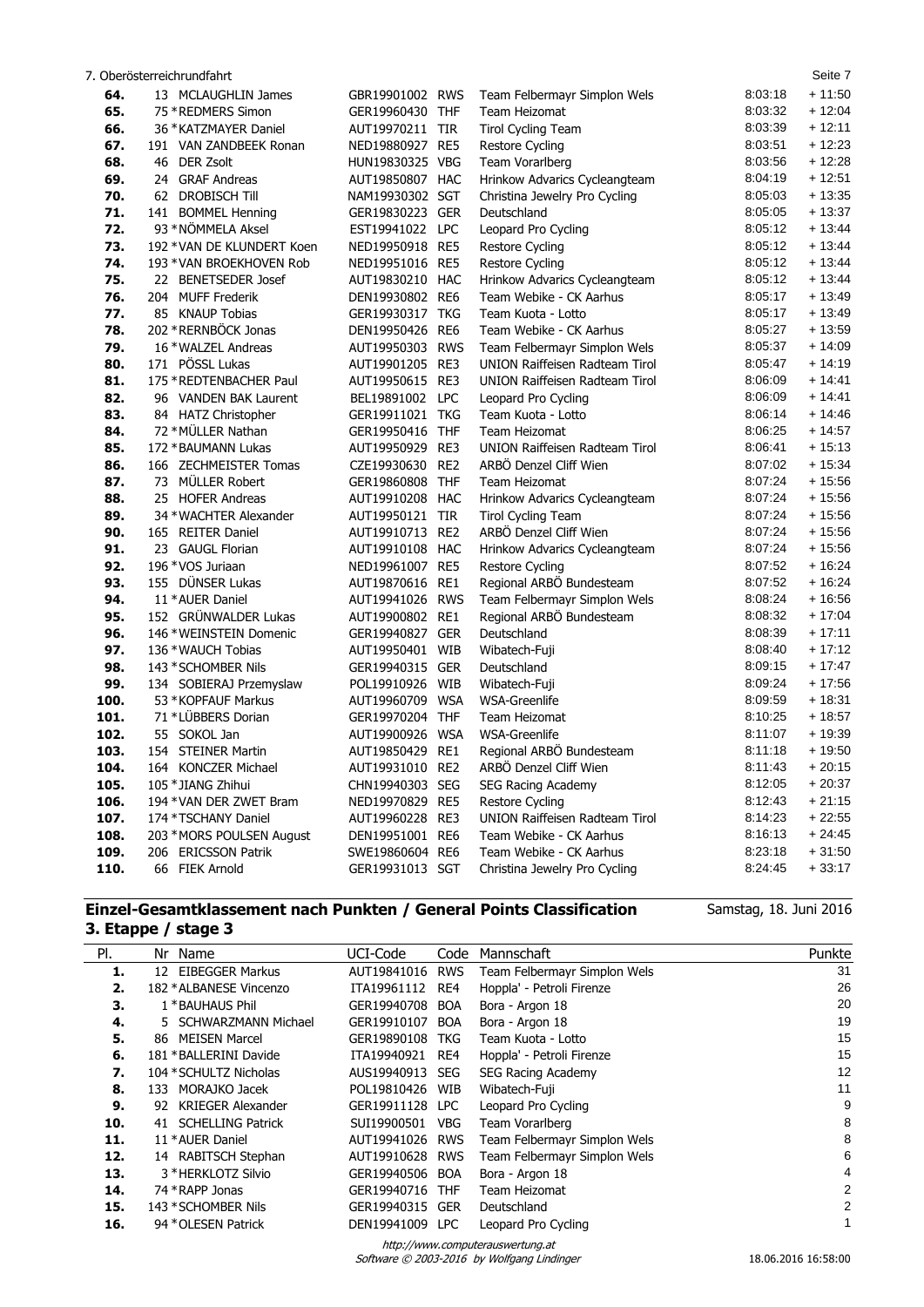Samstag, 18. Juni 2016

### **Berg-Gesamtklassement nach Punkten / Mountain General Classification 3. Etappe / stage 3**

| PI. |      | Nr Name                    | UCI-Code        | Code       | Mannschaft                    | Punkte       |
|-----|------|----------------------------|-----------------|------------|-------------------------------|--------------|
| 1.  |      | 31 * SCHÖNBERGER Sebastian | AUT19940514     | <b>TIR</b> | <b>Tirol Cycling Team</b>     | 26           |
| 2.  |      | 91 * FOTI Carmelo          | ITA19940912     | LPC.       | Leopard Pro Cycling           | 18           |
| 3.  |      | 72 * MÜLLER Nathan         | GER19950416     | <b>THF</b> | Team Heizomat                 | 18           |
| 4.  | 113  | VAN AMERONGEN Thijs        | NED19860718 TFC |            | Telenet - Fidea Cycling Team  | 13           |
| 5.  | 22.  | <b>BENETSEDER Josef</b>    | AUT19830210 HAC |            | Hrinkow Advarics Cycleangteam | 8            |
| 6.  | 124. | <b>WARCHOL Bartosz</b>     | POL19920116     | WHI        | Whirlpool - Author            | 6            |
| 7.  | 191  | VAN ZANDBEEK Ronan         | NED19880927     | RE5        | Restore Cycling               | 6            |
| 8.  | 21   | <b>BALDAUF Sebastian</b>   | GER19890222 HAC |            | Hrinkow Advarics Cycleangteam | 4            |
| 9.  | 82.  | DOMBROWSKI Frederik        | GER19920108     | TKG        | Team Kuota - Lotto            | 4            |
| 10. | 83   | FREIENSTEIN Raphael        | GER19910408     | TKG        | Team Kuota - Lotto            | 3            |
| 11. | 42.  | KORETZKY Clement           | FRA19901030     | <b>VBG</b> | Team Vorarlberg               | 2            |
| 12. |      | 6 PÖSTLBERGER Lukas        | AUT19920110     | <b>BOA</b> | Bora - Argon 18               | 2            |
| 13. | 41   | <b>SCHELLING Patrick</b>   | SUI19900501     | <b>VBG</b> | Team Vorarlberg               | $\mathbf{1}$ |
| 14. | 142. | <b>REINHARDT Theo</b>      | GER19900917     | <b>GER</b> | Deutschland                   |              |

## **Sprint-Gesamtklassement nach Punkten / General Sprint Classification on points**

**3. Etappe / stage 3**

| PI. | Nr Name                        | UCI-Code        | Code | Mannschaft                    | Punkte |
|-----|--------------------------------|-----------------|------|-------------------------------|--------|
| 1.  | 72 * MÜLLER Nathan             | GER19950416 THF |      | Team Heizomat                 | 14     |
| 2.  | <b>BOMMEL Henning</b><br>141   | GER19830223 GER |      | Deutschland                   | 6      |
| З.  | <b>BENETSEDER Josef</b><br>22. | AUT19830210 HAC |      | Hrinkow Advarics Cycleangteam | 6      |
| 4.  | DOMBROWSKI Frederik<br>82.     | GER19920108 TKG |      | Team Kuota - Lotto            | 5      |
| 5.  | VAN ZANDBEEK Ronan<br>191      | NED19880927 RE5 |      | Restore Cycling               | 4      |
| 6.  | 202 * RERNBÖCK Jonas           | DEN19950426 RE6 |      | Team Webike - CK Aarhus       | 4      |
| 7.  | 31 * SCHÖNBERGER Sebastian     | AUT19940514 TIR |      | Tirol Cycling Team            | 3      |
| 8.  | 83 FREIENSTEIN Raphael         | GER19910408 TKG |      | Team Kuota - Lotto            | 2      |
| 9.  | 6 PÖSTLBERGER Lukas            | AUT19920110 BOA |      | Bora - Argon 18               | 2      |
| 10. | MÜLLER Robert<br>73            | GER19860808 THF |      | Team Heizomat                 | 2      |
| 11. | 142 REINHARDT Theo             | GER19900917 GER |      | Deutschland                   |        |

## **Mannschafts-Gesamtklassement nach Zeit / General Team Classification on time**

Samstag, 18. Juni 2016

Samstag, 18. Juni 2016

# **3. Etappe / stage 3**

| PI. | Code            | Mannschaft                            | Zeit     |          |
|-----|-----------------|---------------------------------------|----------|----------|
| 1.  | <b>SEG</b>      | SEG Racing Academy                    | 23:36:59 |          |
| 2.  | <b>VBG</b>      | Team Vorarlberg                       | 23:39:00 | $+2:01$  |
| з.  | <b>BOA</b>      | Bora - Argon 18                       | 23:39:07 | $+2:08$  |
| 4.  | <b>TFC</b>      | Telenet - Fidea Cycling Team          | 23:39:22 | $+2:23$  |
| 5.  | WHI             | Whirlpool - Author                    | 23:39:57 | $+2:58$  |
| 6.  | <b>SGT</b>      | Christina Jewelry Pro Cycling         | 23:42:13 | $+5.14$  |
| 7.  | TIR             | <b>Tirol Cycling Team</b>             | 23:43:20 | $+6:21$  |
| 8.  | <b>LPC</b>      | Leopard Pro Cycling                   | 23:43:48 | $+6.49$  |
| 9.  | RE4             | Hoppla' - Petroli Firenze             | 23:44:12 | $+7:13$  |
| 10. | <b>RWS</b>      | Team Felbermayr Simplon Wels          | 23:46:14 | $+9:15$  |
| 11. | <b>HAC</b>      | Hrinkow Advarics Cycleangteam         | 23:50:05 | $+13:06$ |
| 12. | <b>WSA</b>      | WSA-Greenlife                         | 23:51:57 | $+14:58$ |
| 13. | <b>TKG</b>      | Team Kuota - Lotto                    | 23:52:24 | $+15:25$ |
| 14. | WIB             | Wibatech-Fuji                         | 23:53:00 | $+16:01$ |
| 15. | <b>THF</b>      | Team Heizomat                         | 23:58:30 | $+21:31$ |
| 16. | <b>GER</b>      | Deutschland                           | 24:00:51 | $+23:52$ |
| 17. | RE <sub>6</sub> | Team Webike - CK Aarhus               | 24:06:12 | $+29:13$ |
| 18. | RE1             | Regional ARBO Bundesteam              | 24:09:26 | $+32:27$ |
| 19. | RE3             | <b>UNION Raiffeisen Radteam Tirol</b> | 24:10:05 | $+33:06$ |
| 20. | RE5             | Restore Cycling                       | 24:14:15 | $+37:16$ |
| 21. | RE <sub>2</sub> | ARBÖ Denzel Cliff Wien                | 24:15:07 | $+38:08$ |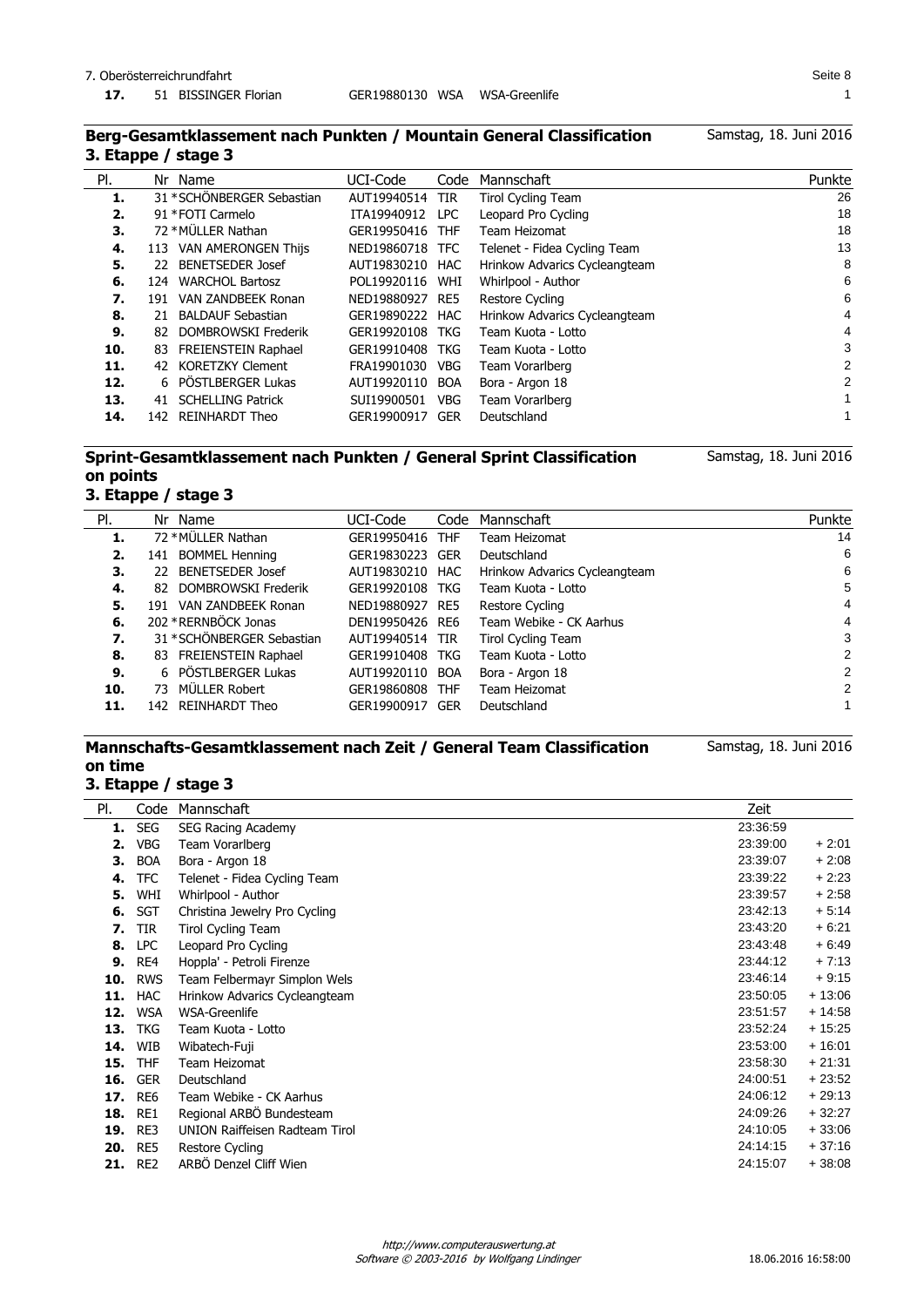## **Trikots / Jersey für die 4. Etappe / for stage 4**

| UCI-Code |                                                                                             |                                                                                                                                    |
|----------|---------------------------------------------------------------------------------------------|------------------------------------------------------------------------------------------------------------------------------------|
|          |                                                                                             | yellow jersey - General on time                                                                                                    |
|          |                                                                                             | blue jersey - General on points                                                                                                    |
|          |                                                                                             | red dotted jersey - Mountain classification                                                                                        |
|          | Team Heizomat                                                                               | white jersey - Sprint classification                                                                                               |
|          |                                                                                             | black jersey - Best austrian rider                                                                                                 |
|          | ITA19961112 RE4<br>AUT19841016 RWS<br>AUT19940514 TIR<br>GER19950416 THF<br>AUT19910628 RWS | Code Mannschaft<br>Hoppla' - Petroli Firenze<br>Team Felbermayr Simplon Wels<br>Tirol Cycling Team<br>Team Felbermayr Simplon Wels |

## **Konvoi-Nummern / Convoy Numbers für die 4. Etappe / for stage 4**

|     | Code           | Mannschaft                            |
|-----|----------------|---------------------------------------|
| 1.  | RE4            | Hoppla' - Petroli Firenze             |
| 2.  | <b>LPC</b>     | Leopard Pro Cycling                   |
| 3.  | RWS            | Team Felbermayr Simplon Wels          |
|     | <b>4. SEG</b>  | <b>SEG Racing Academy</b>             |
| 5.  | VBG            | Team Vorarlberg                       |
| 6.  | THF            | Team Heizomat                         |
| 7.  | <b>BOA</b>     | Bora - Argon 18                       |
|     | 8. TFC         | Telenet - Fidea Cycling Team          |
| 9.  | WIB            | Wibatech-Fuji                         |
|     | <b>10. TIR</b> | <b>Tirol Cycling Team</b>             |
|     | 11. HAC        | Hrinkow Advarics Cycleangteam         |
|     | 12. WSA        | WSA-Greenlife                         |
|     | 13. TKG        | Team Kuota - Lotto                    |
|     | 14. WHI        | Whirlpool - Author                    |
|     | <b>15.</b> SGT | Christina Jewelry Pro Cycling         |
| 16. | <b>GER</b>     | Deutschland                           |
| 17. | RE1            | Regional ARBÖ Bundesteam              |
| 18. | RE3            | <b>UNION Raiffeisen Radteam Tirol</b> |
| 19. | RE6            | Team Webike - CK Aarhus               |
| 20. | RE2            | ARBÖ Denzel Cliff Wien                |
| 21. | RE5            | Restore Cycling                       |

## **Präsentationszeiten / presentation times für die 4. Etappe / for stage 4**

 $\overline{a}$ 

|     | Code            | Mannschaft                            |       | Zeit     |
|-----|-----------------|---------------------------------------|-------|----------|
| 1.  | RE5             | Restore Cycling                       | (191) | 9:35:00  |
| 2.  | RE <sub>2</sub> | ARBÖ Denzel Cliff Wien                | (161) | 9:37:30  |
| з.  | RE <sub>6</sub> | Team Webike - CK Aarhus               | (201) | 9:40:00  |
| 4.  | RE3             | <b>UNION Raiffeisen Radteam Tirol</b> | (171) | 9:42:30  |
| 5.  | RE1             | Regional ARBO Bundesteam              | (151) | 9:45:00  |
| 6.  | <b>GER</b>      | Deutschland                           | (141) | 9:47:30  |
| 7.  | <b>SGT</b>      | Christina Jewelry Pro Cycling         | (61)  | 9:50:00  |
| 8.  | WHI             | Whirlpool - Author                    | (121) | 9:52:30  |
| 9.  | <b>TKG</b>      | Team Kuota - Lotto                    | (81)  | 9:55:00  |
| 10. | <b>WSA</b>      | WSA-Greenlife                         | (51)  | 9:57:30  |
| 11. | <b>HAC</b>      | Hrinkow Advarics Cycleangteam         | (21)  | 10:00:00 |
| 12. | <b>TIR</b>      | Tirol Cycling Team                    | (31)  | 10:02:30 |
| 13. | WIB             | Wibatech-Fuji                         | (131) | 10:05:00 |
| 14. | <b>TFC</b>      | Telenet - Fidea Cycling Team          | (111) | 10:07:30 |
| 15. | <b>BOA</b>      | Bora - Argon 18                       | (1)   | 10:10:00 |
| 16. | <b>THF</b>      | Team Heizomat                         | (71)  | 10:27:30 |
| 17. | <b>VBG</b>      | Team Vorarlberg                       | (41)  | 10:30:00 |
| 18. | <b>SEG</b>      | <b>SEG Racing Academy</b>             | (101) | 10:32:30 |
| 19. | <b>RWS</b>      | Team Felbermayr Simplon Wels          | (11)  | 10:35:00 |
| 20. | <b>LPC</b>      | Leopard Pro Cycling                   | (91)  | 10:37:30 |
|     | <b>21. RE4</b>  | Hoppla' - Petroli Firenze             | (181) | 10:40:00 |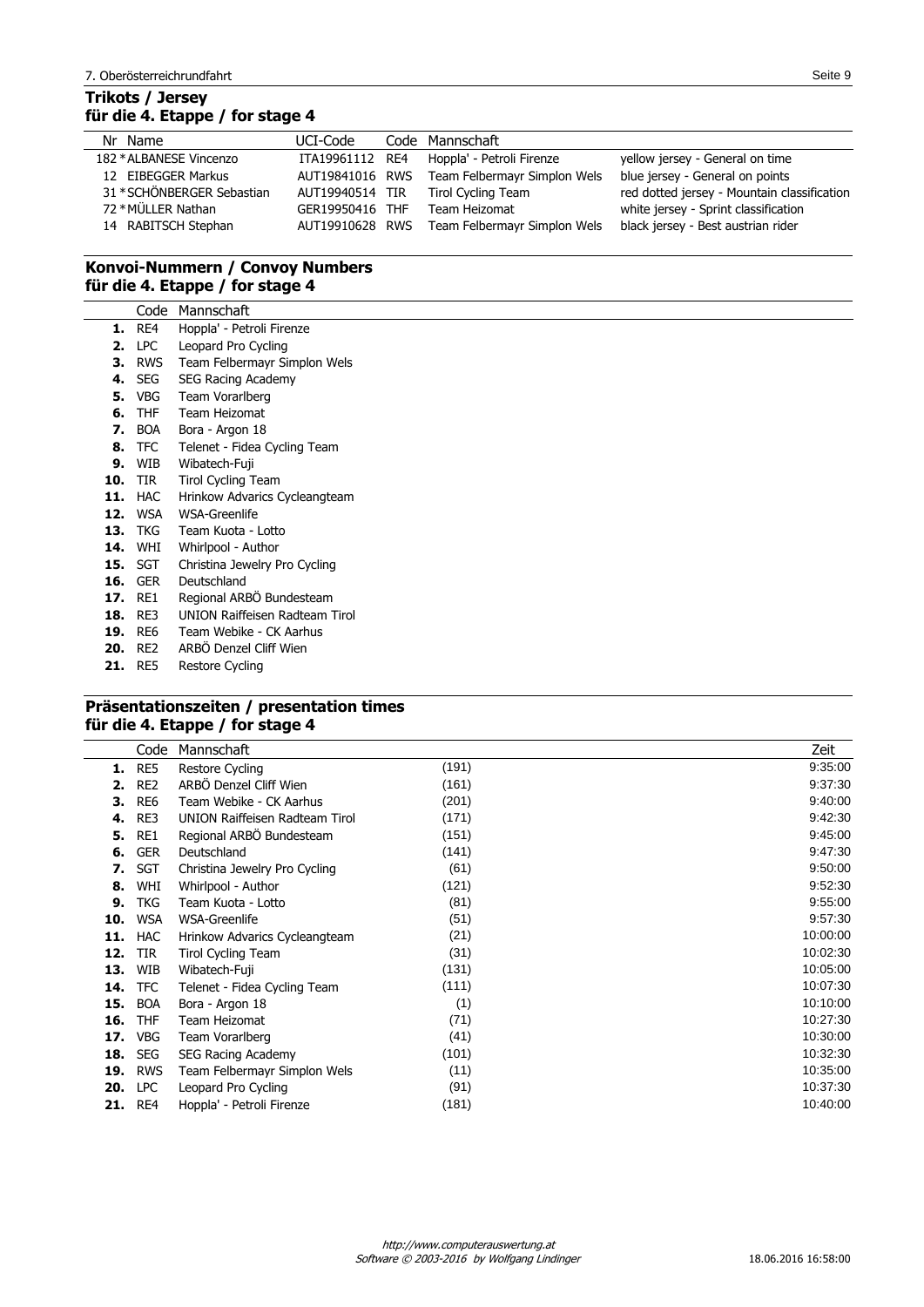# **Starterliste/Startlist with Time Gap 7. Oberösterreichrundfahrt**

Veranstalter/Organiser: Oberösterreichischer Landesradsportverband 18.06.2016

| BOA Bora - Argon 18                    |     | <b>GER</b>         | S                     |
|----------------------------------------|-----|--------------------|-----------------------|
| 1*BAUHAUS Phil                         | 37  | 4:06               |                       |
| 2 DEMPSTER Zakkari                     | 54  | 9:32               |                       |
| 3*HERKLOTZ Silvio                      | 9   | 0:04               |                       |
| 5 SCHWARZMANN Michael 18               |     | 1:58               |                       |
| 6 PÖSTLBERGER Lukas                    | 53  | 9:23               |                       |
| D.S.: PÖMER Christian                  |     | AUT19770921        |                       |
|                                        |     |                    | D                     |
| RWS Team Felbermayr Simplon Wels       |     | AUT                |                       |
| 11*AUER Daniel                         | 94  | 16:56              | Τ                     |
| 12 EIBEGGER Markus                     | 5   | 0:00               |                       |
| 13 MCLAUGHLIN James                    | 64  | 11:50              |                       |
| 14 RABITSCH Stephan                    | 3   | 0:00               |                       |
| 16*WALZEL Andreas                      | 79  | 14:09              |                       |
| D.S.: GROSSEK Andreas                  |     | AUT19701006        |                       |
|                                        |     |                    | D                     |
| HAC Hrinkow Advarics Cycleangteam      |     | AUT                |                       |
| 21 BALDAUF Sebastian                   | 14  | 0:19               | т                     |
| 22 BENETSEDER Josef                    | 75  | 13:44              |                       |
| 23 GAUGL Florian                       | 91  | 15:56              |                       |
| 24 GRAF Andreas                        | 69  | 12:51              |                       |
| 25 HOFER Andreas                       | 88  | 15:56              |                       |
| 26 HRINKOW Dominik                     | 23  | 2:31               |                       |
| D.S.: HOMOLKA Adam                     |     | CZE19790212        | D                     |
|                                        |     |                    |                       |
|                                        |     |                    |                       |
| TIR Tirol Cycling Team                 |     | <b>AUT</b>         |                       |
| 31*SCHÖNBERGER Sebastia 40             |     | 6:27               |                       |
|                                        | 13  | 0:16               |                       |
| 32*BRKIC Benjamin<br>33*BOSMAN Patrick | 21  | 2:23               |                       |
| 34*WACHTER Alexander                   | 89  | 15:56              |                       |
| 35 WEISS Martin                        | 43  | 7:25               |                       |
| 36*KATZMAYER Daniel                    | 66  | 12:11              |                       |
|                                        |     | AUT19720815        |                       |
| D.S.: PAVARINI Eros                    |     |                    |                       |
| VBG Team Vorarlberg                    |     | <b>AUT</b>         |                       |
| 41 SCHELLING Patrick                   | 6   | 0:04               |                       |
| 42 KORETZKY Clement                    | 49  | 8:25               |                       |
| 43 KUCHER Michael                      | 29  | 2:43               |                       |
| 44*LEHNER Daniel                       | 50  | 8:29               |                       |
| 45 WINTER Nicolas                      | 39  | 4:49               |                       |
| 46 DER Zsolt                           | 68  | 12:28              |                       |
| D.S.: SALMEN Werner                    |     | <i>GER19601118</i> |                       |
|                                        |     |                    |                       |
| WSA WSA-Greenlife                      |     | AUT                |                       |
| 51 BISSINGER Florian                   | 15  | 1:05               |                       |
| 53*KOPFAUF Markus                      | 100 | 18:31              |                       |
| 54 PÖLL Stefan                         | 27  | 2:31               | Ц<br>D<br>S<br>L<br>Т |
| 55 SOKOL Jan                           | 102 | 19:39              |                       |

| SGT Christina Jewelry Pro Cycling |     | <b>GER</b>         |
|-----------------------------------|-----|--------------------|
| 61*SCHULZE Julian                 | 24  | 2:31               |
| 62 DROBISCH Till                  | 70  | 13:35              |
| 63*STRITZINGER Joshua             | 51  | 8:43               |
| 64*FUßNEGGER Moritz               | 38  | 4:21               |
| 65*NOWAK Florian                  | 34  | 3:41               |
| 66 FIEK Arnold                    | 110 | 33:17              |
| D.S.: JULIAN Rammler              |     | GER19870823        |
| THF Team Heizomat                 |     | GER                |
| 71*LÜBBERS Dorian                 | 101 | 18:57              |
| 72*MÜLLER Nathan                  | 84  | 14:57              |
| 73 MÜLLER Robert                  | 87  | 15:56              |
| 74*RAPP Jonas                     | 8   | 0:04               |
| 75*REDMERS Simon                  | 65  | 12:04              |
| D.S.: SCHLEICHER Markus           |     | <i>GER19670806</i> |
| TKG Team Kuota - Lotto            |     | <b>GER</b>         |
| 82 DOMBROWSKI Frederik            | 48  | 8:22               |
| 83 FREIENSTEIN Raphael            | 47  | 8:22               |
| 84 HATZ Christopher               | 83  | 14:46              |
| 85 KNAUP Tobias                   | 77  | 13:49              |
| 86 MEISEN Marcel                  | 16  | 1:16               |
| D.S.: KURZWEG Detlef              |     | <i>GER19551105</i> |
|                                   |     | LUX                |
| LPC Leopard Pro Cycling           |     |                    |
| 91*FOTI Carmelo                   | 57  | 9:53               |
| 92 KRIEGER Alexander              | 2   | 0:00               |
| 93*NÖMMELA Aksel                  | 72  | 13:44              |
| 94*OLESEN Patrick                 | 10  | 0:04               |
| 96 VANDEN BAK Laurent             | 82  | 14:41              |
| D.S.: SALZINGER Florian           |     | <i>GER19830705</i> |
| SEG SEG Racing Academy            |     | <b>NED</b>         |
| 101*KLARIS Magnus Bak             | 26  | 2:31               |
| 103*DE JONG Martijn               | 7   | 0:04               |
| 104*SCHULTZ Nicholas              | 4   | 0:00               |
| 105*JIANG Zhihui                  | 105 | 20:37              |
| 106*OVETT Freddy                  | 30  | 2:46               |
| D.S.: VANMARCKE Ken               |     | <i>BEL19820911</i> |
| TFC Telenet - Fidea Cycling Team  |     | BEL                |
| 111 MEEUSEN Tom                   | 41  | 6:36               |
| 112 VAN KESSEL Corne              | 22  | 2:26               |
| 113 VAN AMERONGEN Thijs 60        |     | 10:55              |
| 114 AERNOUTS Jim                  | 33  | 3:19               |
| 115*SOETE Daan                    | 35  | 3:45               |
| 116*GOOSSENS Kobe                 | 11  | 0:04               |
| D.S.: WOUTERS Kris                |     | BEL19680218        |
|                                   |     |                    |

| WHI Whirlpool - Author             |     | <b>CZE</b>         |
|------------------------------------|-----|--------------------|
| 121 HUNAL Martin                   | 28  | 2:33               |
| 122 BUCHACEK Tomas                 | 20  | 2:21               |
| 124 WARCHOL Bartosz                | 17  | 1:37               |
| 125*KUKRLE Michael                 | 31  | 2:50               |
| 126*CAMRDA Pavel                   | 36  | 3:48               |
| D.S.: VAVRA Vladimir               |     | <i>CZE19580907</i> |
|                                    |     |                    |
| WIB Wibatech-Fuji                  |     | POL                |
| 132 JANISZEWSKI Sylwester          | 19  | 2:08               |
| 133 MORAJKO Jacek                  | 12  | 0:04               |
| 134 SOBIERAJ Przemyslaw            | 99  | 17:56              |
| 136*WAUCH Tobias                   | 97  | 17:12              |
| D.S.: WAUCH Mario                  |     | AUT19670706        |
|                                    |     |                    |
| <b>GER</b> Deutschland             |     | GER                |
| 141 BOMMEL Henning                 | 71  | 13:37              |
| 142 REINHARDT Theo                 | 63  | 11:49              |
| 143*SCHOMBER Nils                  | 98  | 17:47              |
| 144 THIELE Kersten                 | 62  | 11:23              |
| 145 VOGT Mario                     | 32  | 3:15               |
| 146*WEINSTEIN Domenic              | 96  | 17:11              |
| D.S.: MEYER Sven                   |     | <i>GER19850330</i> |
|                                    |     |                    |
| Regional ARBÖ Bundesteam<br>RE1    |     | <b>AUT</b>         |
| 151 GAUBITZER Michael              | 61  | 11:13              |
| 152 GRÜNWALDER Lukas               | 95  | 17:04              |
| 153 KIENZL Mario                   | 44  | 7:25               |
| 154 STEINER Martin                 | 103 | 19:50              |
| 155 DÜNSER Lukas                   | 93  | 16:24              |
| D.S.: HÖLLER Erich                 |     | <i>AUT19510730</i> |
| RE2 ARBÖ Denzel Cliff Wien         |     | AUT                |
| 162 HAAS Christian                 | 59  | 10:21              |
| 164 KONCZER Michael                | 104 | 20:15              |
| 165 REITER Daniel                  | 90  | 15:56              |
| 166 ZECHMEISTER Tomas              | 86  | 15:34              |
| D.S.: MÜLLER Werner                |     | <i>AUT19450611</i> |
|                                    |     |                    |
| RE3 UNION Raiffeisen Radteam Tirol |     | AUT                |
| 171 PÖSSL Lukas                    | 80  | 14:19              |
| 172*BAUMANN Lukas                  | 85  | 15:13              |
| 174*TSCHANY Daniel                 | 107 | 22:55              |
| 175*REDTENBACHER Paul              | 81  | 14:41              |
| 176*EICHINGER Daniel               | 45  | 7:25               |
| D.S.: HAUSER Oskar                 |     | AUT19490915        |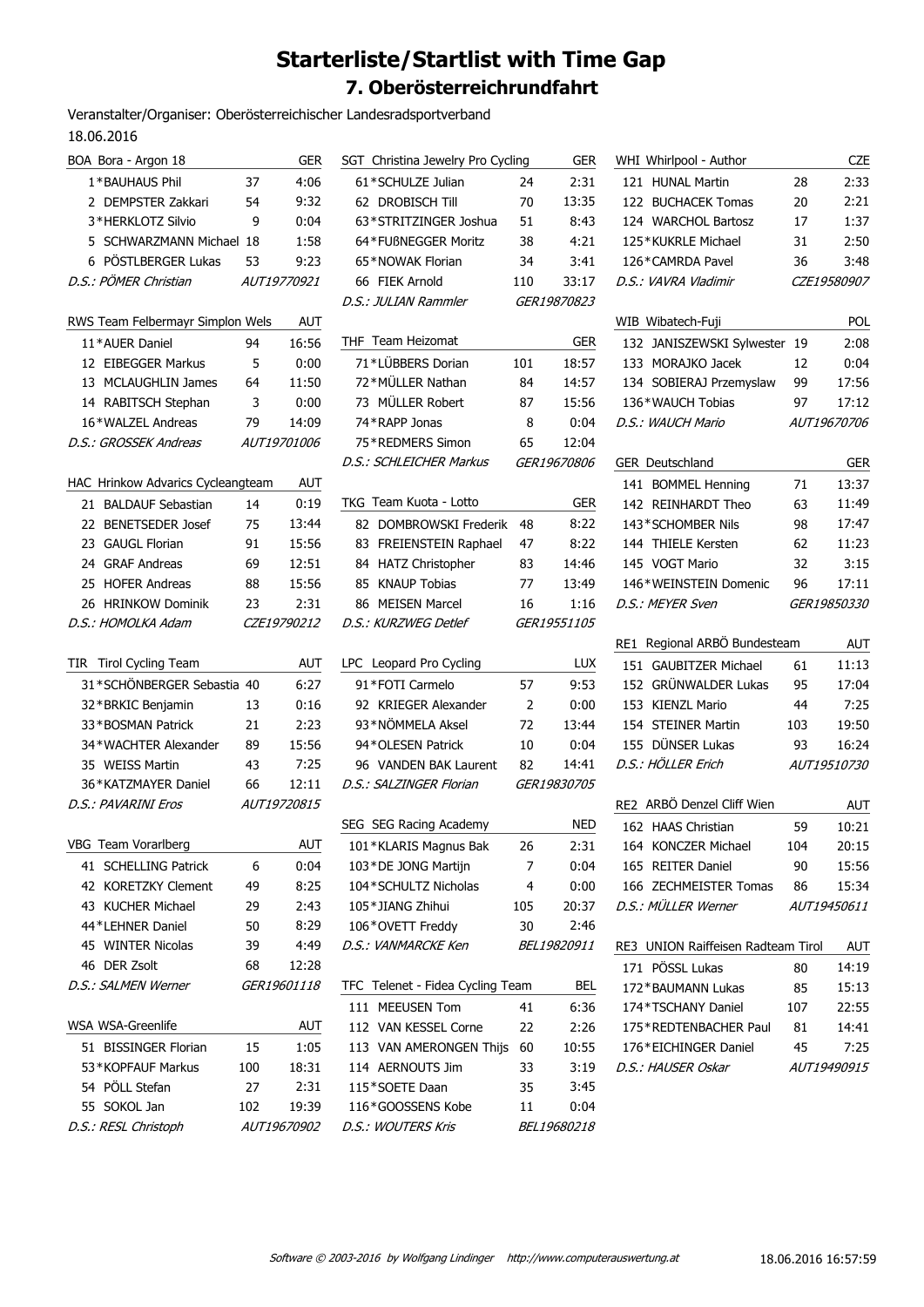| RE4 Hoppla' - Petroli Firenze |    | TTA         |
|-------------------------------|----|-------------|
| 181 * BALLERINI Davide        | 55 | 9:39        |
| 182*ALBANESE Vincenzo         | 1  | 0:00        |
| 183*FORTUNATO Lorenzo         | 25 | 2:31        |
| 184 * ROSA Massimo            | 56 | 9:39        |
| 185*MONTAGNOLI Andrea         | 46 | 7:25        |
| 186*SAVINI Daniel             | 42 | 7:17        |
| D.S.: PISCINA Omar            |    | ITA19761013 |
|                               |    |             |

| RE5 Restore Cycling         |     | <b>NED</b>         |
|-----------------------------|-----|--------------------|
| 191 VAN ZANDBEEK Ronan      | 67  | 12:23              |
| 192*VAN DE KILINDERT Koe 73 |     | 13:44              |
| 193*VAN BROEKHOVEN Rob      | -74 | 13:44              |
| 194*VAN DFR 7WFT Bram       | 106 | 21:15              |
| 196*VOS Juriaan             | 92  | 16:24              |
| D.S.: VAN DEN ENDE Koos     |     | <i>NED19570916</i> |
|                             |     |                    |
| RE6 Team Webike - CK Aarhus |     | DEN                |
| 201 HENNING Nikolai         | 52  | 8:56               |

| ZUI FIENNING NIKOIAI        | $\mathcal{L}$ | റാറ         |
|-----------------------------|---------------|-------------|
| 202*RERNBÖCK Jonas          | 78            | 13:59       |
| 203*MORS POULSEN August 108 |               | 24:45       |
| 204 MUFF Frederik           | 76            | 13:49       |
| 205 * FRANDSEN Jakob        | 58            | 10:21       |
| 206 ERICSSON Patrik         | 109           | 31:50       |
| D.S.: HOGILD HANSEN Brian   |               | DEN19671122 |
|                             |               |             |